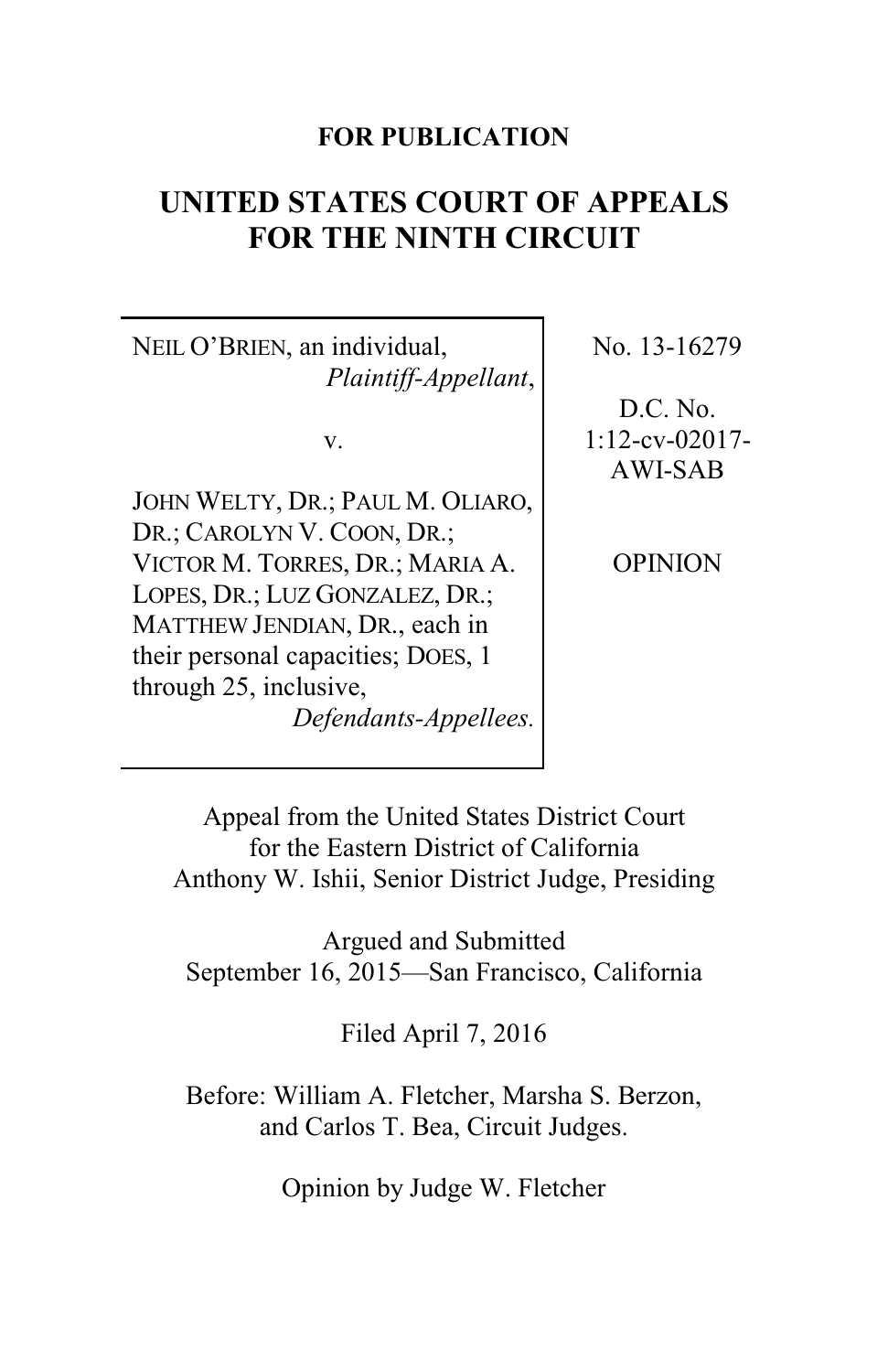## **SUMMARY\***

#### **Civil Rights**

The panel affirmed in part and reversed in part the district court's dismissal of a complaint for failure to state a claim, and remanded in an action brought by a California State University student who alleged that faculty members and administrators violated his constitutional rights, including those protected by the First Amendment, when they sanctioned him for violating the Student Conduct Code's prohibition on harassment and intimidation that poses a threat to others.

The panel held that California Code of Regulations, tit. 5, § 41301(b)(7), which authorizes branches of California State University to discipline students for conduct that "threatens or endangers the health or safety of any person . . . including . . . intimidation [or] harassment," was not unconstitutionally overbroad or vague. The panel further held that the regulation supported imposing discipline for plaintiff's conduct. However, the panel also held that plaintiff's complaint alleged sufficient facts to state a plausible First Amendment retaliation claim against some of the defendants.

**<sup>\*</sup>** This summary constitutes no part of the opinion of the court. It has been prepared by court staff for the convenience of the reader.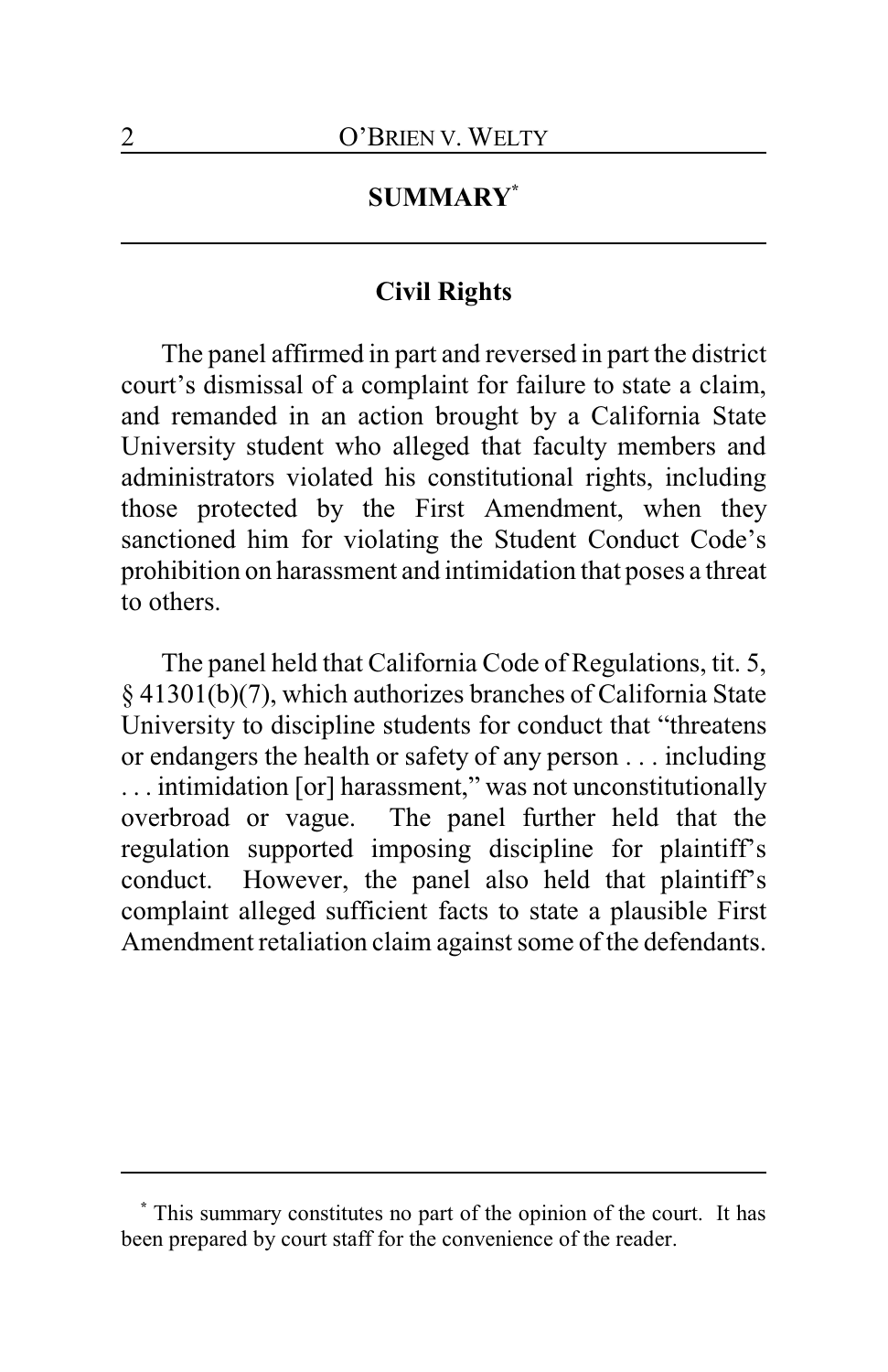## **COUNSEL**

Brian C. Leighton (argued), Law Offices of Brian C. Leighton, Clovis, California, for Plaintiff-Appellant.

Molly S. Murphy (argued), Deputy Attorney General; Kamala D. Harris, Attorney General of California; Kristin G. Hogue, Senior Assistant Attorney General; Joel A. Davis, Supervising Deputy Attorney General, Los Angeles, California, for Defendants-Appellees.

Eugene Volokh (argued), UCLA School of Law, Los Angeles, California, for Amici Curiae Student Press Law Center and the Foundation for Individual Rights in Education, Inc.

David J. Hacker and Heather Gebelin Hacker, Alliance Defending Freedom, Folsom, California; Kevin J. Theriot, Alliance Defending Freedom, Leawood, Kansas; Kevin T. Snider, Pacific Justice Institute, Sacramento, California, for Amici Curiae Trent Downes, Alliance Defending Freedom, and Pacific Justice Institute.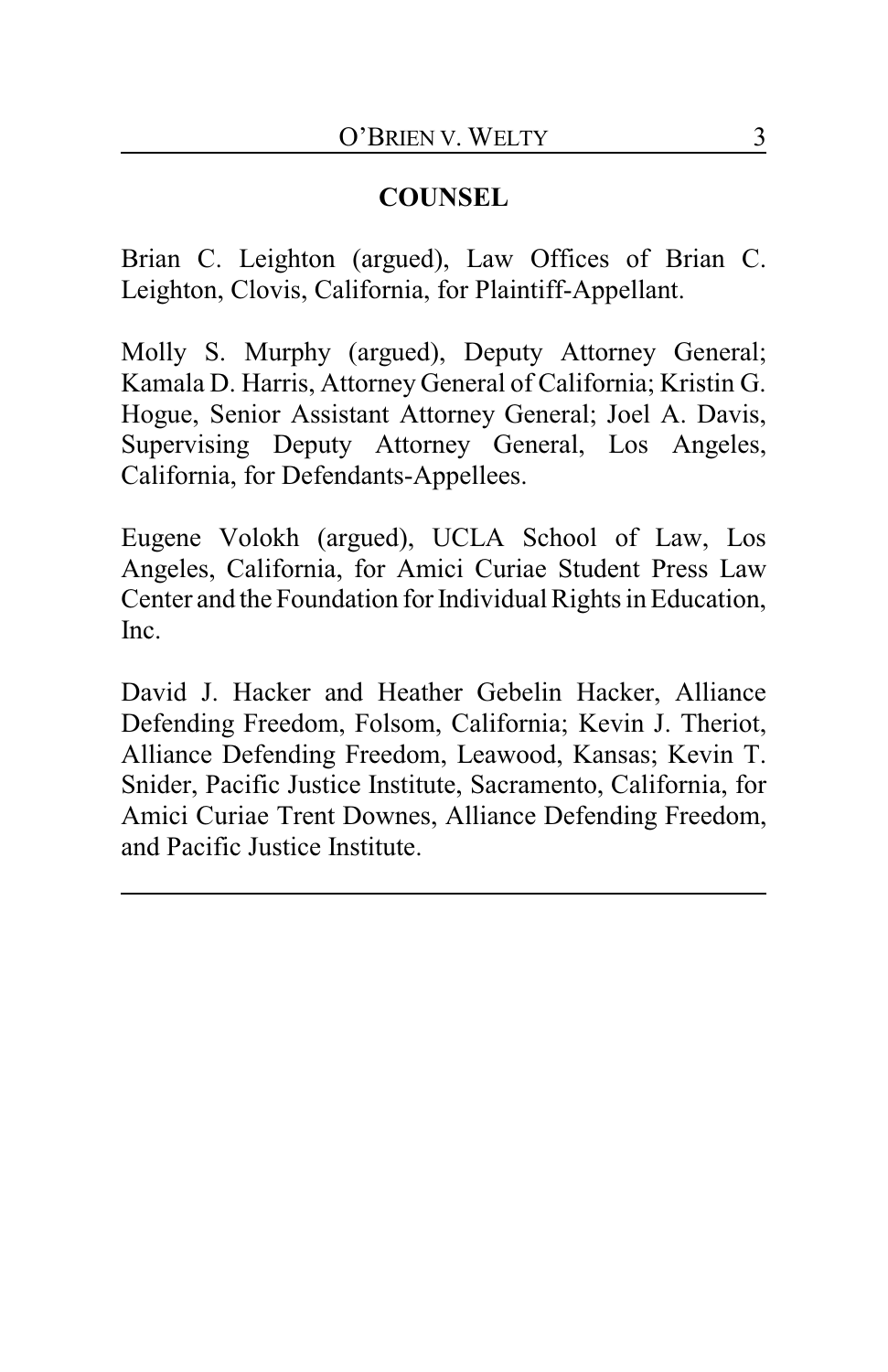#### **OPINION**

#### W. FLETCHER, Circuit Judge:

At all times relevant to this suit, Neil O'Brien was a student at California State University Fresno ("Fresno State"), where he was an outspoken political conservative and critic of the university. In May 2011, O'Brien confronted and videotaped two professors in their offices, questioning them about a poem that had been published in a supplement to the student newspaper. After disciplinary proceedings, the university found that O'Brien had violated the Student Conduct Code's prohibition on harassment and intimidation that poses a threat to others. The university imposed sanctions. O'Brien brought suit in district court against several faculty members and administrators, alleging violations of his constitutional rights including those protected by the First Amendment. The district court dismissed the complaint under Federal Rule of Civil Procedure 12(b)(6) for failure to state a claim.

We hold that California Code of Regulations, tit. 5, § 41301(b)(7), which authorizes branches of California State University to discipline students for conduct that "threatens or endangers the health or safety of any person . . . including . . . intimidation [or] harassment," is not unconstitutionally overbroad or vague. We hold, further, that the regulation supported imposing discipline for O'Brien's conduct. However, we also hold that O'Brien's complaint alleges sufficient facts to state a plausible First Amendment retaliation claim against some of the defendants. We therefore reverse in part and remand to the district court for further proceedings.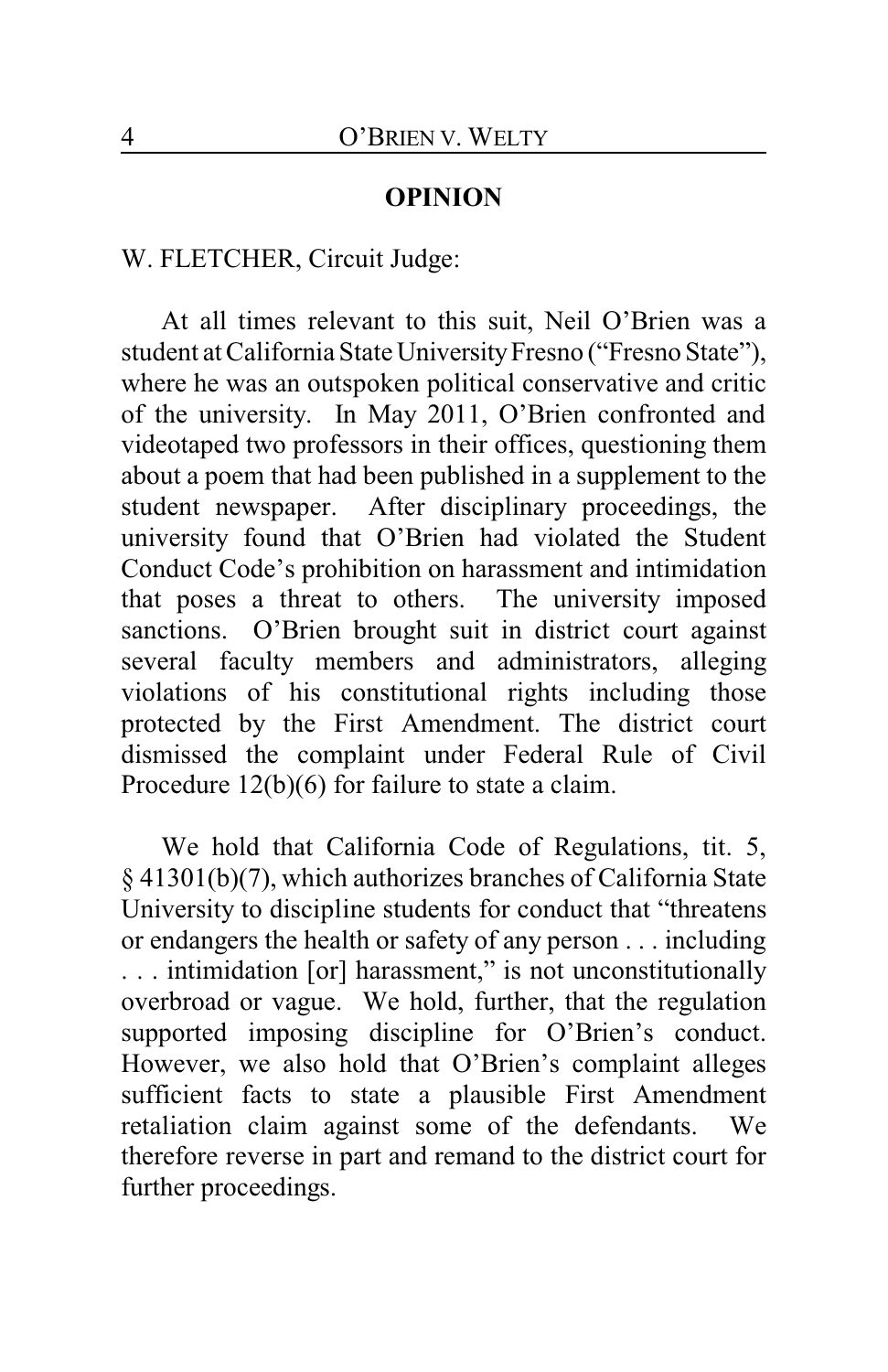#### I. Background

#### A. Factual Allegations

The following narrative is based on allegations in O'Brien's First Amended Complaint ("FAC"). For present purposes, we assume that the allegations of fact and reasonably drawn inferences are true.

Plaintiff Neil O'Brien enrolled as a junior at Fresno State in the fall semester of 2010 to pursue a degree in recreation. O'Brien, who describes himself as a "constitutional conservative," quickly involved himself in political advocacy on campus. He formed the Fresno chapter of the student organization Young Americans for Liberty; he organized events for the Central Valley Tea Party; and he frequently attended student government meetings.

O'Brien soon became an outspoken critic of the Fresno State faculty and administration. He particularly objected to the university's support for the student body president, an undocumented immigrant, and to the administrators' endorsement of the DREAM Act. O'Brien began a website on which he posted information he had discovered about the student body president on the internet and through IRS records searches. He also posted criticism of Fresno State's separate graduation ceremony for Latino students. He filed public records requests to obtain information on administrator salaries and other issues, and he spoke up at student government meetings. He learned that his records requests were "reported all the way up to" then-university president Dr. John D. Welty.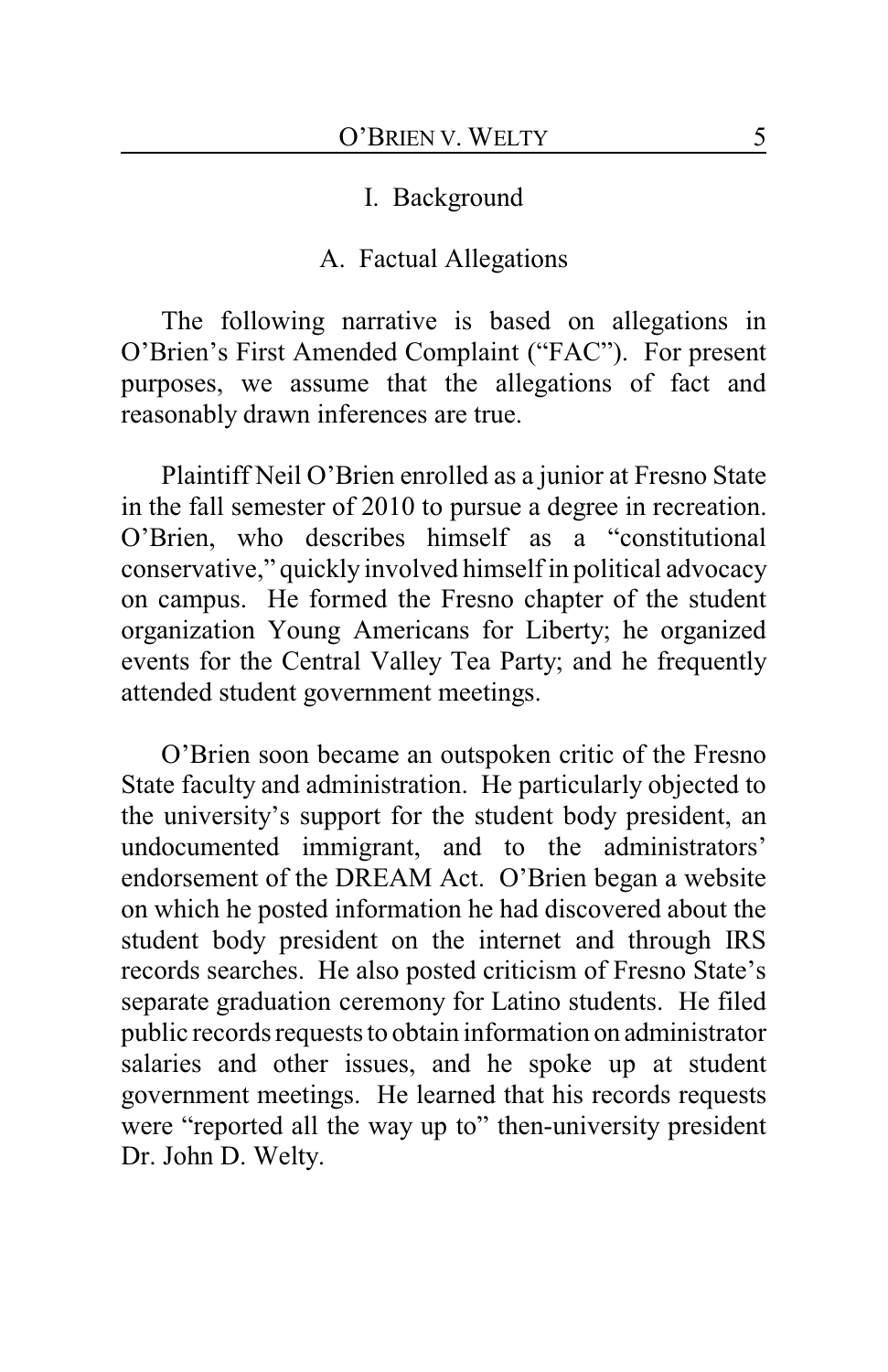In response to the activities just described, university officials monitored and interfered with O'Brien's activities. During O'Brien's first year at Fresno State, Dr. Carolyn Coon, Assistant Dean of Student Affairs, "requested that students and other faculty members gather information and complaints to use against" him. The director of alumni relations sent emails to other administrators, including the university's communications director, requesting that they "do something" about O'Brien and his website. In the fall of 2012, university officials deleted some of O'Brien's posts from Facebook pages that were "operated and managed by university officials" and "permanently block[ed] him from posting" about certain issues on the pages while, at the same time, allowing the posts of "pro-radical left-leaning view points in support of [the student body president] and other leftist posts to remain."

#### 1. Videotaping Incident

In early May 2011, O'Brien read a poem in "La Voz de Aztlan," a supplement to the Fresno State student newspaper published by the Chicano and Latin American Studies ("CLS") Department. O'Brien objected to the ways in which the poem characterized the United States — including "'America the land robbed by the white savage,' the 'land of the biggest genocide,' the 'place of greed and slavery,' the 'rapist of the earth,' . . . [and] the 'land of the brute, the bully, the land of glorified killers, the eater of souls[.]'" On May 11, O'Brien went to the second floor of the social sciences building to confront Dr. Victor Torres, the faculty advisor for "La Voz" and a professor in the CLS Department. While waiting in the hallway outside Torres' office, O'Brien overheard Dr. Maria Lopes, another CLS professor, comment to Torres that O'Brien was "stalking" the hallway. Torres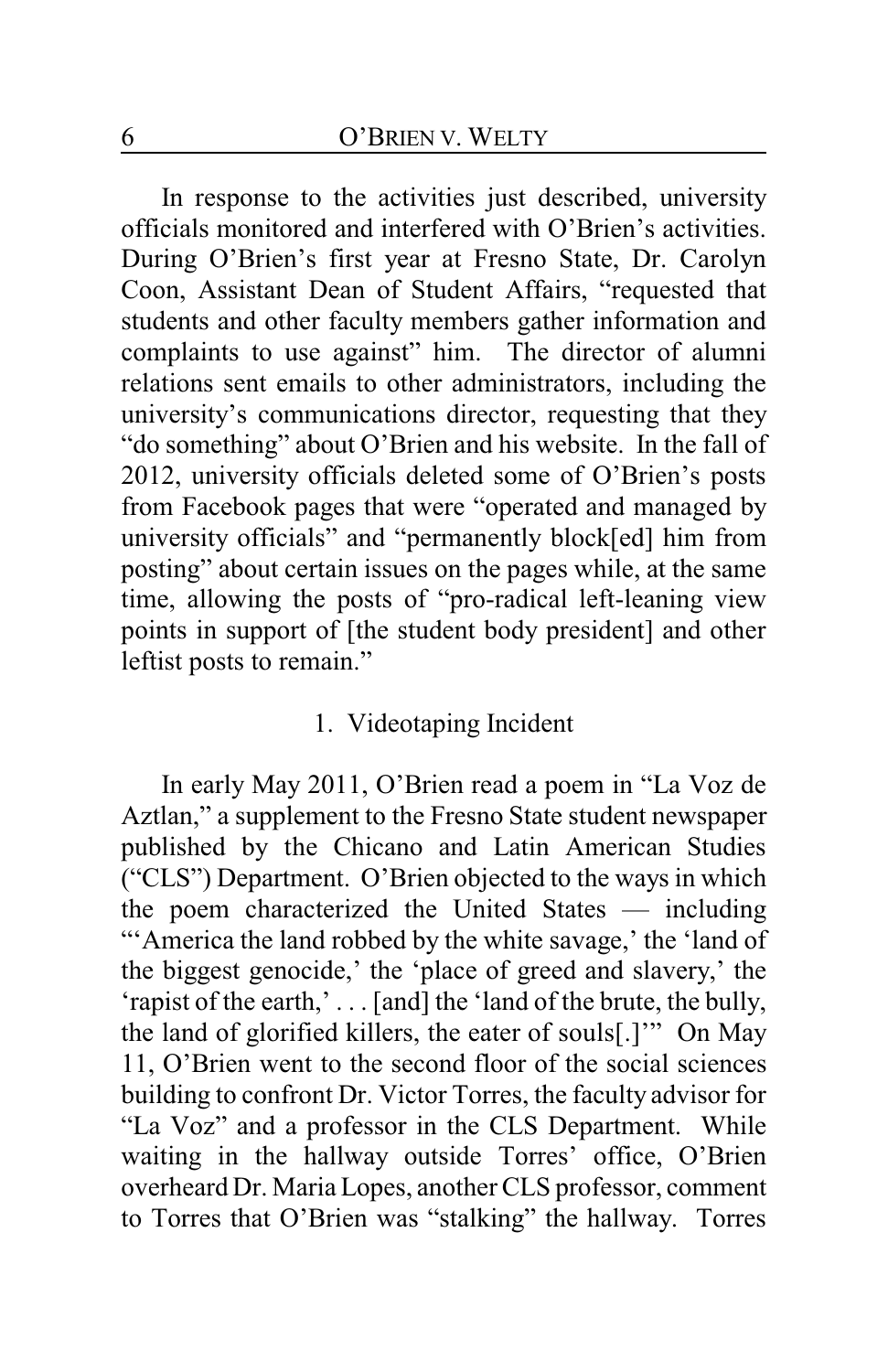said to Lopes that "the faculty should post 'wanted' signs with pictures of [O'Brien's] face on them to mock [him] and to serve as a warning to other students and faculty as to what [he] looked like and warn of [his] potential presence." After overhearing these comments, O'Brien decided to approach not only Dr. Torres but also Dr. Lopes.

O'Brien approached Dr. Torres' open office door, turned on his video camera, and asked Torres if he had approved of the publication of the poem. Torres refused to speak to him. O'Brien "calmly insisted on speaking to Torres about the poem." Torres then picked up the phone and called campus police. O'Brien next went to the open door of Dr. Lopes' office, with his video camera turned on, and asked her the same questions. She, too, refused to answer, stating that she did not want to talk to him. When O'Brien insisted, she closed her office door and called campus police. Torres and Lopes subsequently filed complaints with the Fresno State campus police. Dr. Luz Gonzalez, Dean of the Social Sciences Department (of which the CLS Department is a part), also filed a complaint with the campus police, even though she had not been present during the videotaping incident. O'Brien provided to the campus police a copy of the videotape he had made while confronting Torres and Lopes.

When Dr. Torres and Dr. Lopes later read the campus police report of the May 11 incident, they learned that "the Campus Police investigator had determined . . . that [O'Brien] was not threatening and intimidating." "Defendants Torres, Lopes and Gonzalez requested the Campus Police to rewrite the report to show that [O'Brien] was threatening and intimidating." The FAC does not specify whether the report was rewritten as requested, but we infer from other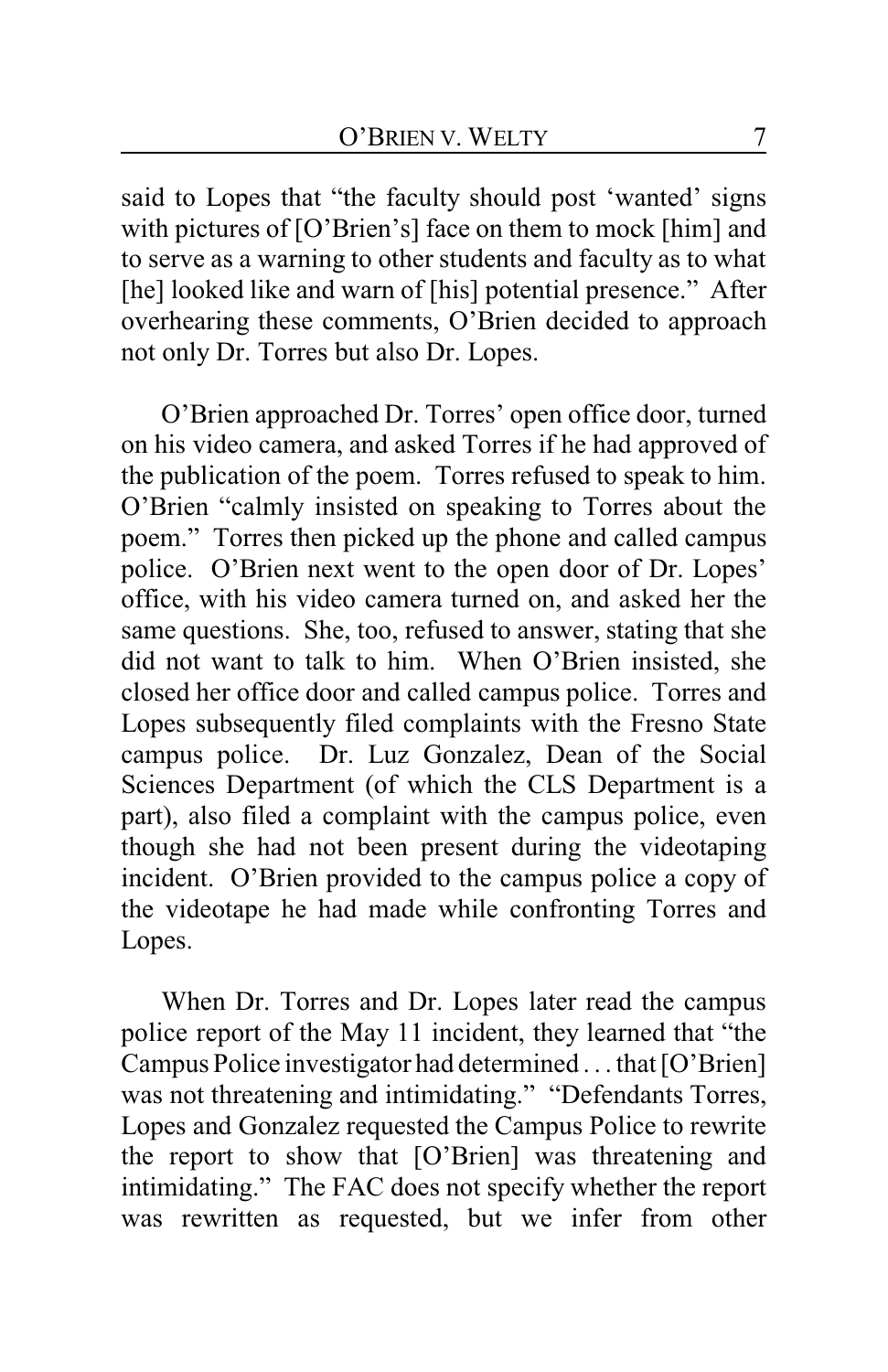allegations in the FAC that it was not. At the request of unspecified "Defendants," the campus police "report[ed] the matter" to the Fresno County District Attorney, but the District Attorney declined to prosecute.

The FAC alleges that on May 24 "[t]he Campus Police Department, now having reviewed the actual video tape of the incident contacted Defendants Torres and Lopes again to confront them about what they claimed [O'Brien] did and said, the length of time he was in each of their offices, and to let both Torres and Lopes know that the video tape of the incident showed that their previous claims were not accurate. Both refused to correct their false claims."

Also on May 24, Dean Coon mailed a letter to O'Brien informing him that he was facing disciplinary action. The letter stated that his actions on May 11 constituted conduct that "threatens or endangers the health, orsafety . . . including physical abuse, threats, intimidation, harassment . . . ." The letter required him to attend a "judicial conference" or face a possible "disciplinary hold" on his record.

## 2. Disciplinary Proceedings

In response, O'Brien emailed Dean Coon, copying President Welty and campus police, "stating that Torres and Lopes' accusations were completely false," and stating that campus police had not contacted O'Brien to request a statement. O'Brien asked Coon to provide him with copies of "reports made by all students, staff, and administrators" about O'Brien. Coon initially agreed to provide such reports but later refused to do so. O'Brien requested that he be allowed to bring an attorney to the "judicial conference," and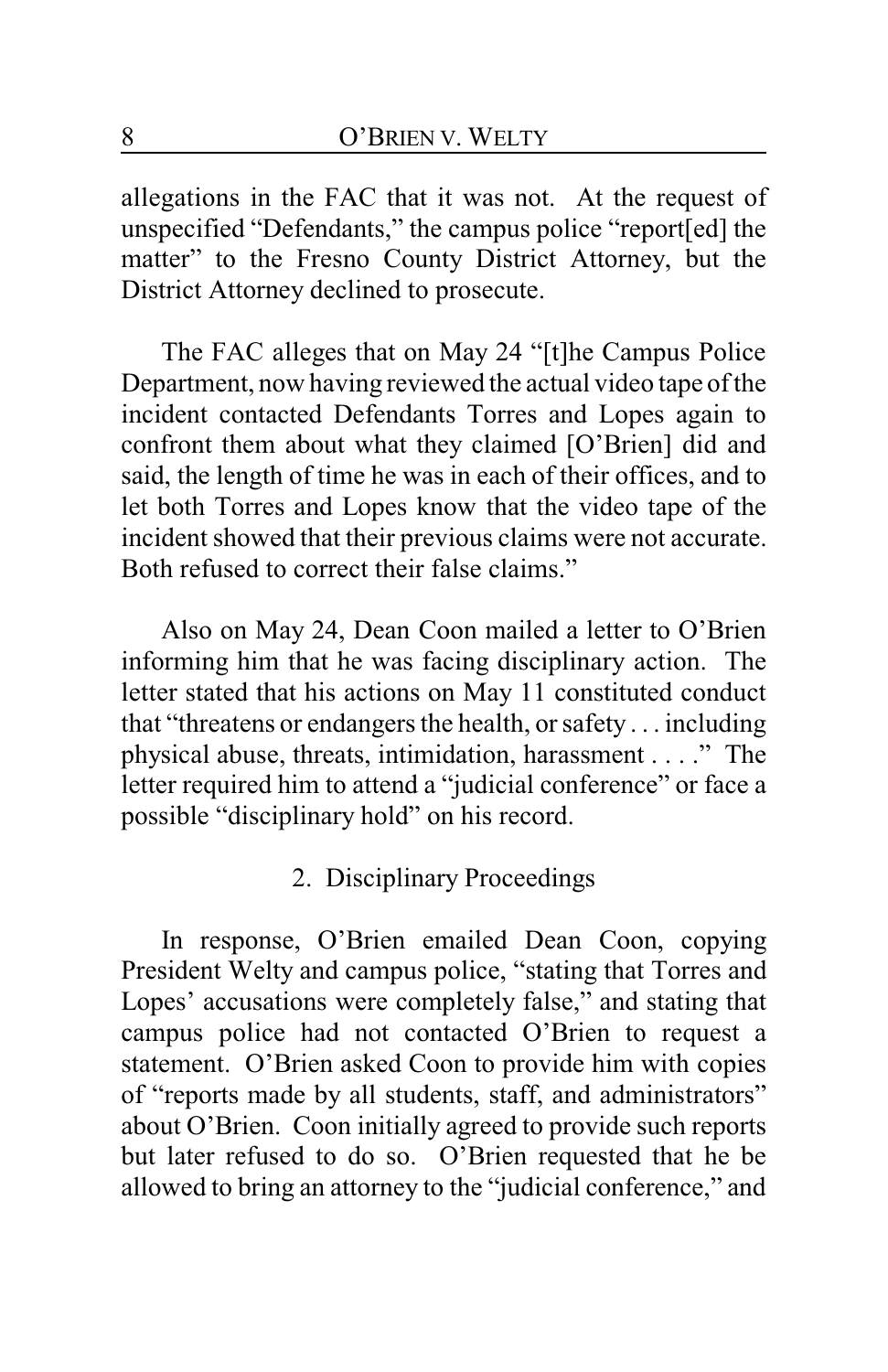that he be allowed to videotape and otherwise record the proceedings.

Dr. Paul Oliaro, Vice President for the Division of Student Affairs and Dean of Students, replied to O'Brien, stating that President Welty had asked him to respond. Oliaro wrote that pursuant to a "long-standing policy" of President Welty, attorneys were not permitted to participate in "judicial proceedings," but that O'Brien could bring a non-attorney advisor. Oliaro also wrote that O'Brien would not be allowed to record or videotape the judicial conference.

The judicial conference took place on June 17. O'Brien brought an attorney, but the attorney was not allowed to participate in the conference. O'Brien brought no other advisor. At the conference, Dean Coon offered O'Brien a settlement under which O'Brien would admit the allegations against him and would agree to sanctions restricting him from coming within 100 feet of CLS faculty, staff, and offices. O'Brien refused to sign the proposed settlement.

On August 26, Dean Coon sent O'Brien a letter stating that disciplinary charges had been filed. The letter charged him with violation of California Code of Regulations, tit. 5 § 41301(b)(7) ("Student Conduct Code"), which authorizes disciplinary sanctions for student conduct that "threatens or endangers the health or safety of any person . . . including physical abuse, threats, intimidation, harassment, or sexual misconduct." The letter detailed the procedures of a "judicial hearing" at which O'Brien could contest the charges. The letter stated that O'Brien could bring a non-attorney advisor, but not an attorney, to the hearing.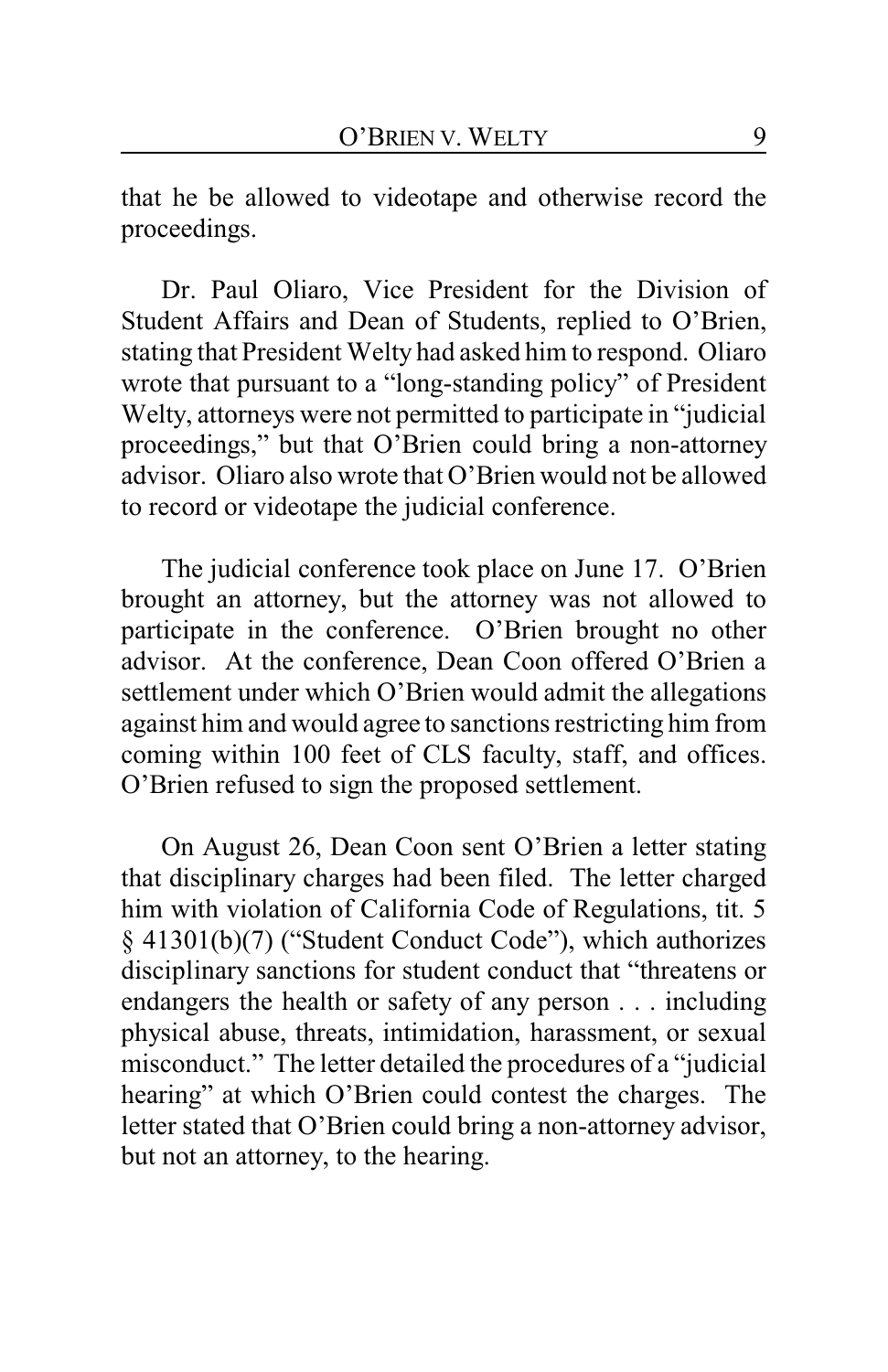The judicial hearing was held on September 13. O'Brien's attorney was not permitted in the hearing room. The hearing officer was Mr. Marcus Freeman, who held unspecified positions in the Arts and Humanities Department and in the Human Resources Department. O'Brien again asked permission to record the proceedings, and was again refused. He asked to be provided a copy of the recording that was being made by the university, but was refused on the ground that the recording "was University property." Dean Coon was identified as the "investigator" at the hearing. Dr. Torres, Dr. Lopes, Dean Gonzalez and O'Brien all testified.

O'Brien asked Mr. Freeman, the hearing officer, to look at the videotape he had made during the May 11 incident, but Freeman refused to do so. O'Brien then sought to have campus police Detective Manucharyan, who had seen the video, testify about what it contained. O'Brien's attorney had interviewed Manucharyan, who had told the attorney that Dr. Torres and Dr. Lopes had not been "truthful" when they reported the May 11 incident to the campus police, and when they spoke to Manucharyan during his follow-up investigation. O'Brien's attorney was sitting with Manucharyan in the lobby, out of earshot of the hearing room. Dean Coon left the hearing room to call campus police. When she returned, she reported that an unidentified person at the police station had informed her that Manucharyan was "not available," and that "since the matter was an ongoing investigation, none of the officers or detectives would be able to come testify or comment on it." The FAC alleges that Manucharyan was "prepared to testify, but no one from Fresno State advised Defendant[] Coon or Freeman of that fact." The FAC is silent on the question why O'Brien did not inform Freeman that Manucharyan was outside the hearing room and was prepared to testify.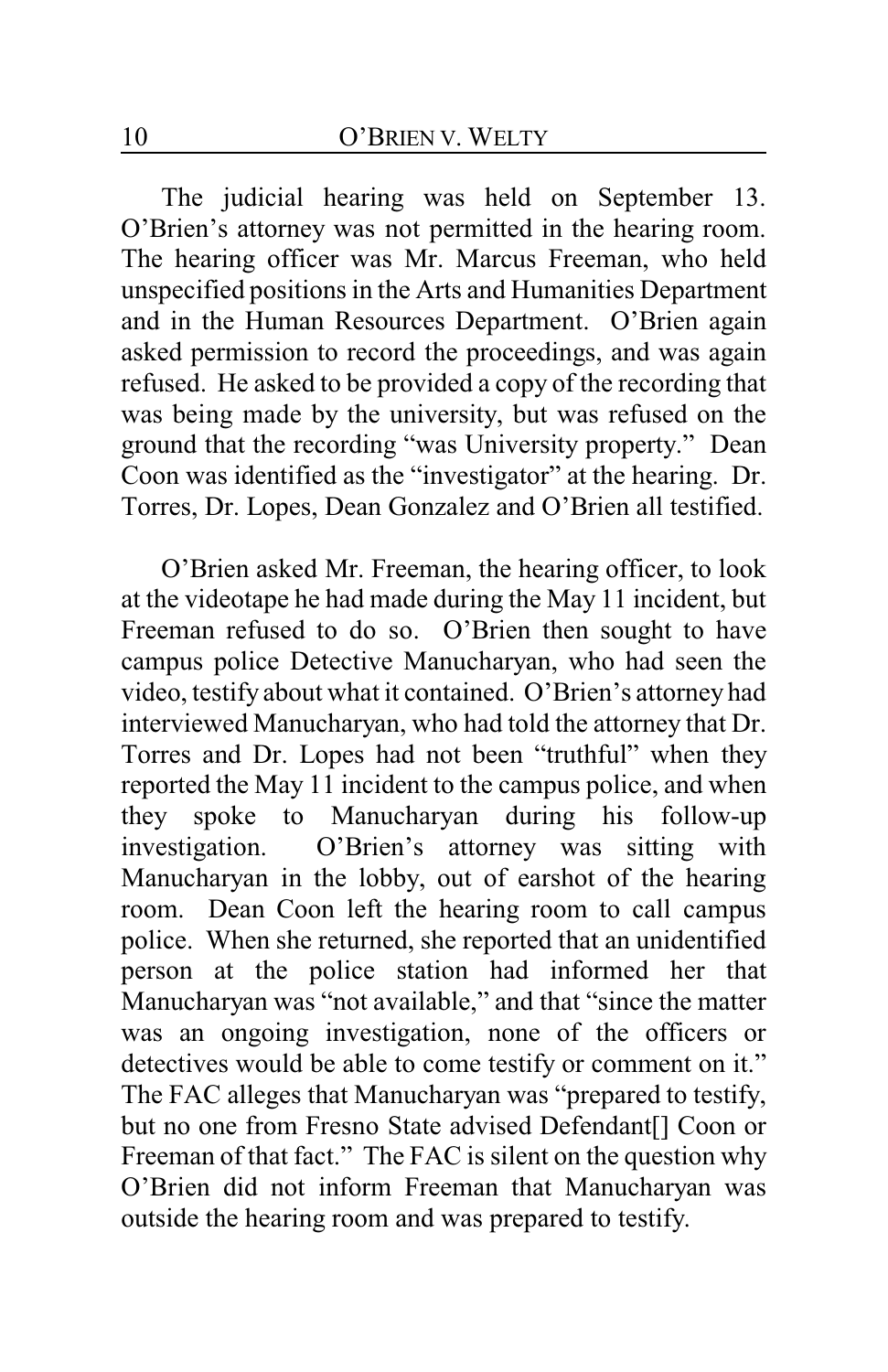On September 30, 2011, after having received a report from Mr. Freeman recommending disciplinary sanctions against O'Brien, Vice President Oliaro rendered a final, nonappealable decision finding that O'Brien had violated the Student Conduct Code. Oliaro concluded that Dr. Torres and Dr. Lopes could reasonably have found O'Brien's behavior to be "intimidating and harassing and were concerned for their safety." Oliaro had not provided a copy of Freeman's report and recommendation to O'Brien prior to reaching his decision. According to the FAC, Freeman's report was "replete with inaccuracies and blatant manipulation of the 'evidence."

Vice President Oliaro imposed two sanctions: First, O'Brien was prohibited from coming within 100 feet of CLS faculty, staff, offices, or classrooms, or from coming onto the second floor of the social sciences building, "unless [he had] prescheduled business, a class, or an appointment." Second, O'Brien was placed on "disciplinary probation" through the spring 2012 semester. Mr. Freeman had not recommended this second sanction. As a consequence of the probationary status imposed by Oliaro, O'Brien was prohibited by university rule from being president or treasurer of the campus chapter of Young Americans for Liberty, and from holding any position in student government.

### 3. Further Incidents

O'Brien was involved in two further incidents involving the Fresno State faculty and campus police. First, on December 1 and 2, 2011, after the stay-away sanction had been imposed, O'Brien returned to the social sciences building to evaluate the building for compliance with the Americans with Disabilities Act (ADA), as part of a class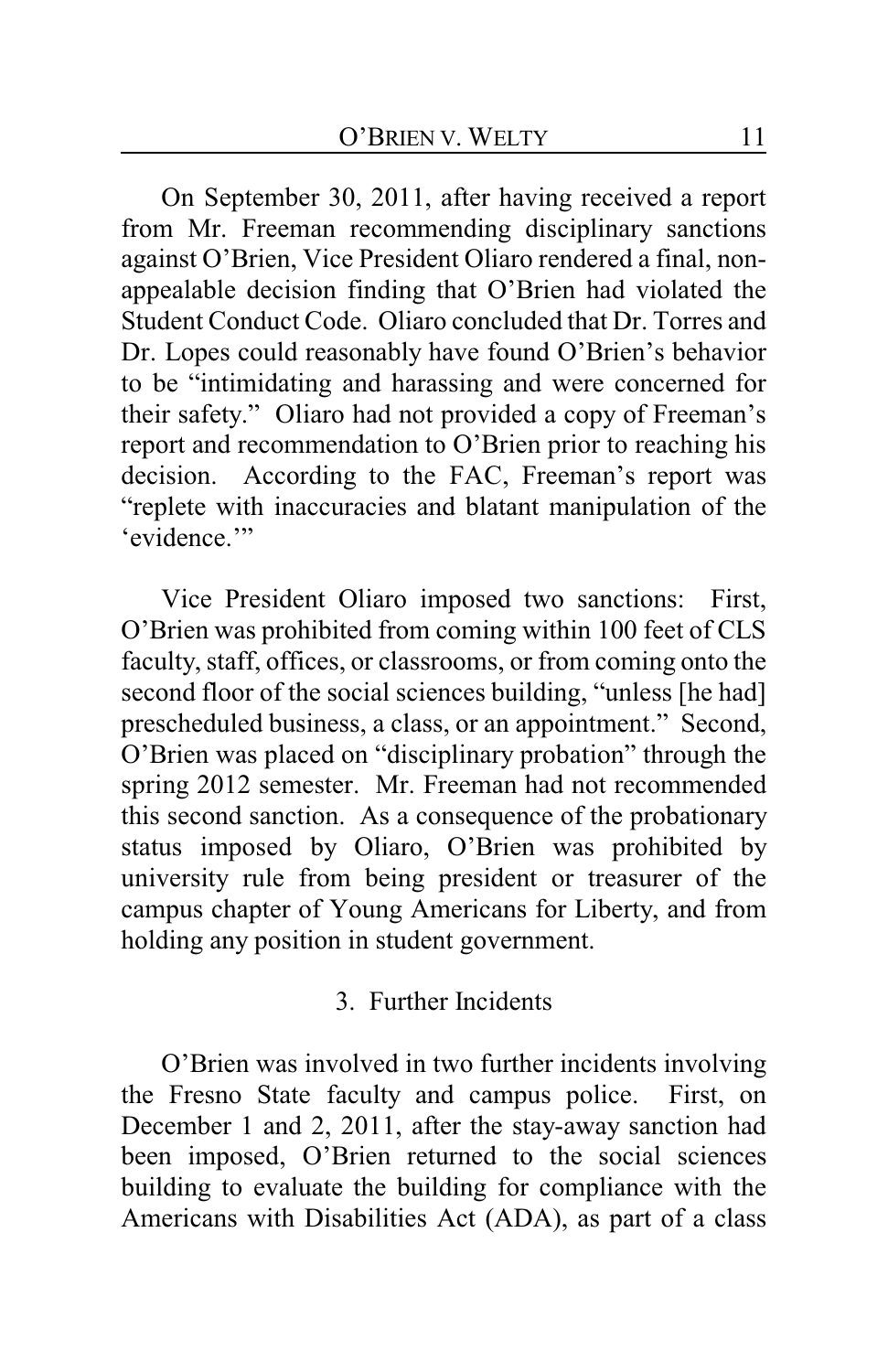assignment. He was confronted on both days by Dean Gonzalez and other faculty members.

On the first day, Dean Gonzalez confronted O'Brien and told him that he was not allowed in the building. O'Brien told Gonzalez that he had a class assignment and that he was therefore permitted to be in the building. Gonzalez called the campus police. After the police arrived, they followed O'Brien for about 15 to 20 minutes as he worked on the assignment. Because of the delays occasioned by Dean Gonzalez's calling the campus police, O'Brien was unable to complete the assignment.

On the second day, O'Brien came back to complete the assignment, this time bringing his video camera with him. Dean Gonzalez "again loudly confronted [O'Brien], scolding him that he was not permitted to be there." Another faculty member in the sociology department, Dr. Matthew Jendian, "loudly confronted" and then "confronted and pursued" O'Brien as he was videotaping. The confrontation intensified nearly to the point of physical violence. According to the FAC, O'Brien continuously backed away from Jendian as he was attempting to videotape the encounter. Gonzalez again requested campus police. Jendian reported to the police that O'Brien had been the aggressor in the confrontation. As a result of Gonzalez's claim that O'Brien was not allowed in the building, campus police detained O'Brien until his attorney arrived at the police station. After campus police saw a copy of the stay-away order and an email from O'Brien's professor describing his assignment and authorizing his presence in the building, they released O'Brien. Vice President Oliaro afterwards informed O'Brien that his presence in the building to work on his class assignment had not violated his probation. However, "to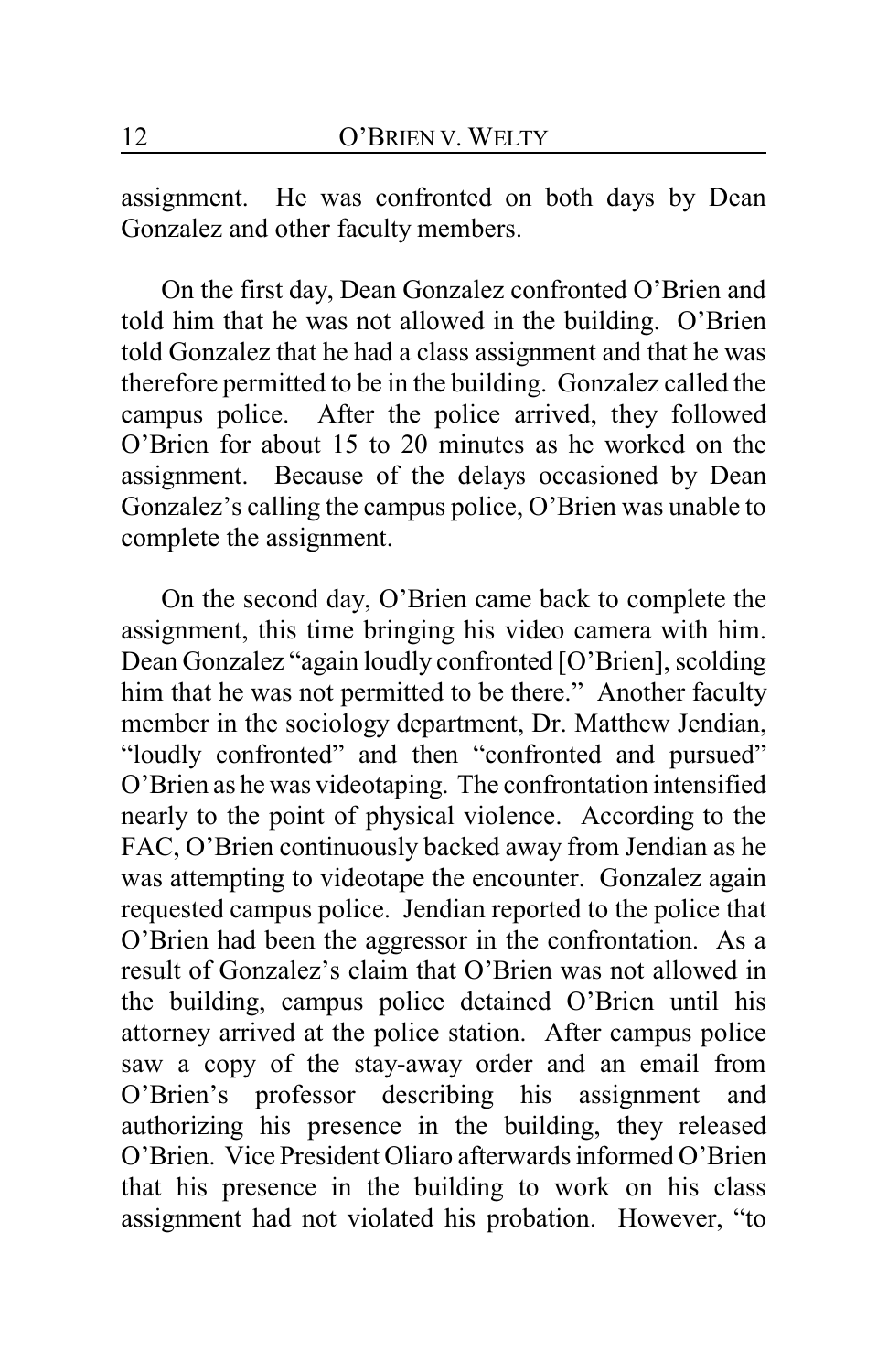avoid confusion in the future," Oliaro told O'Brien that going forward he "expect[ed]" him to notifyDean Gonzalez's office at least 24 hours before entering the building.

Second, in spring semester 2012 O'Brien enrolled in two courses that met on the second floor of the social sciences building. O'Brien's attorney contacted the campus police ahead of time to inform them that O'Brien would be attending classes in the building. On the first day of the semester, O'Brien arrived early for class and sat down to eat lunch at a table at the end of the second-floor hallway, near the CLS department offices, where early-arriving students often ate and chatted before class. As he sat down, a CLS professor told him that he was not allowed in that hallway. The professor informed Dean Gonzalez and the campus police. Several days later Vice President Oliaro contacted O'Brien by email to reiterate that he was not to be within 100 feet of CLS offices or faculty unless he was attending class or on other authorized business.

### B. District Court Proceedings

O'Brien filed suit in state court alleging violations of his constitutional rights, naming as defendants President Welty, Vice President Oliaro, Dean Coon, Dean Gonzalez, Dr. Torres, Dr. Lopes, Dr. Jendian, and 25 other unknown faculty and campus law enforcement officers (collectively "defendants"). Defendants removed to federal court. O'Brien filed the operative FAC in federal court, alleging violations of specific constitutional rights by specific defendants under 42 U.S.C. § 1983, and a conspiracy to violate his constitutional rights under § 1985. In particular, he alleged that defendants imposed discipline under an unconstitutionally overbroad and vague regulation, that they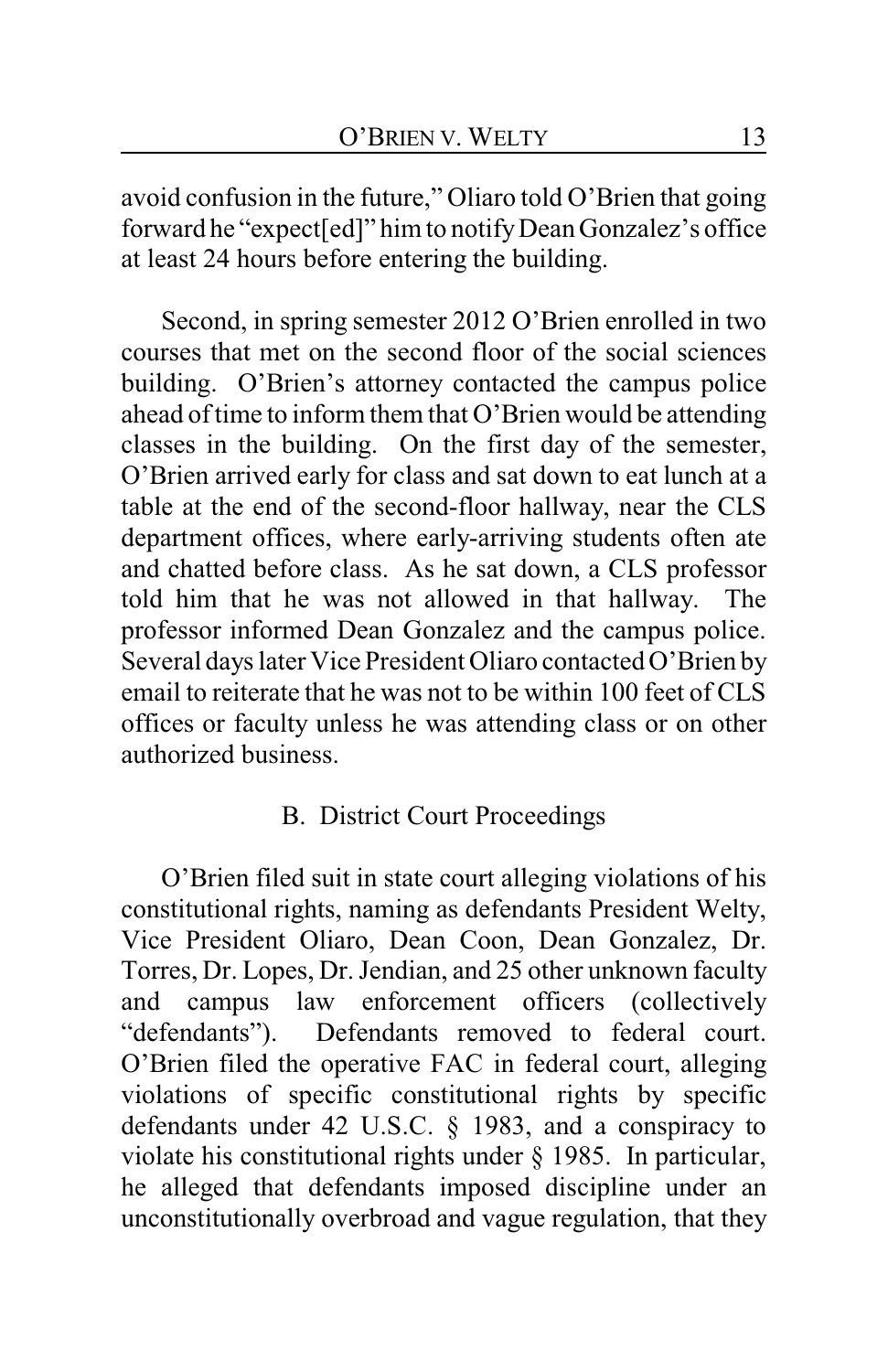imposed discipline for having engaged in speech and conduct protected by the First Amendment, that they retaliated against him for having engaged in protected speech and conduct, and that they violated his right to equal protection, procedural due process, freedom from unreasonable search and seizure, free association, right to travel, and right to petition for grievances. The videotape made by O'Brien on May 11 was not attached to the FAC or otherwise made part of the record.

The district court granted defendants' motion to dismiss the complaint for failure to state a claim under Federal Rule of Civil Procedure 12(b)(6). Relying on the "public forum" doctrine, the district court held that the social sciences building was a non-public forum, and that Fresno State could therefore enforce a content-neutral regulation on speech. The court held that O'Brien's confrontation of Dr. Torres and Dr. Lopes in their offices on May 11 could reasonably have been perceived to be harassment and intimidation within the meaning of the regulation. The district court further held that the complaint did not allege facts sufficient to show that the professors' complaints, the disciplinary hearing, or the later emails clarifying the sanctions were motivated by retaliation for the content of O'Brien's speech rather than O'Brien's violation of the regulation. The court rejected O'Brien's other constitutional claims. Finally, the court held that because there had been no constitutional violation, defendants were entitled to qualified immunity.

On appeal, O'Brien contests the district court's dismissal of his First Amendment claims. O'Brien is joined by amici, who argue that California Code of Regulations, tit. 5, § 41301(b)(7) is unconstitutionally vague and overbroad both facially and as applied to O'Brien.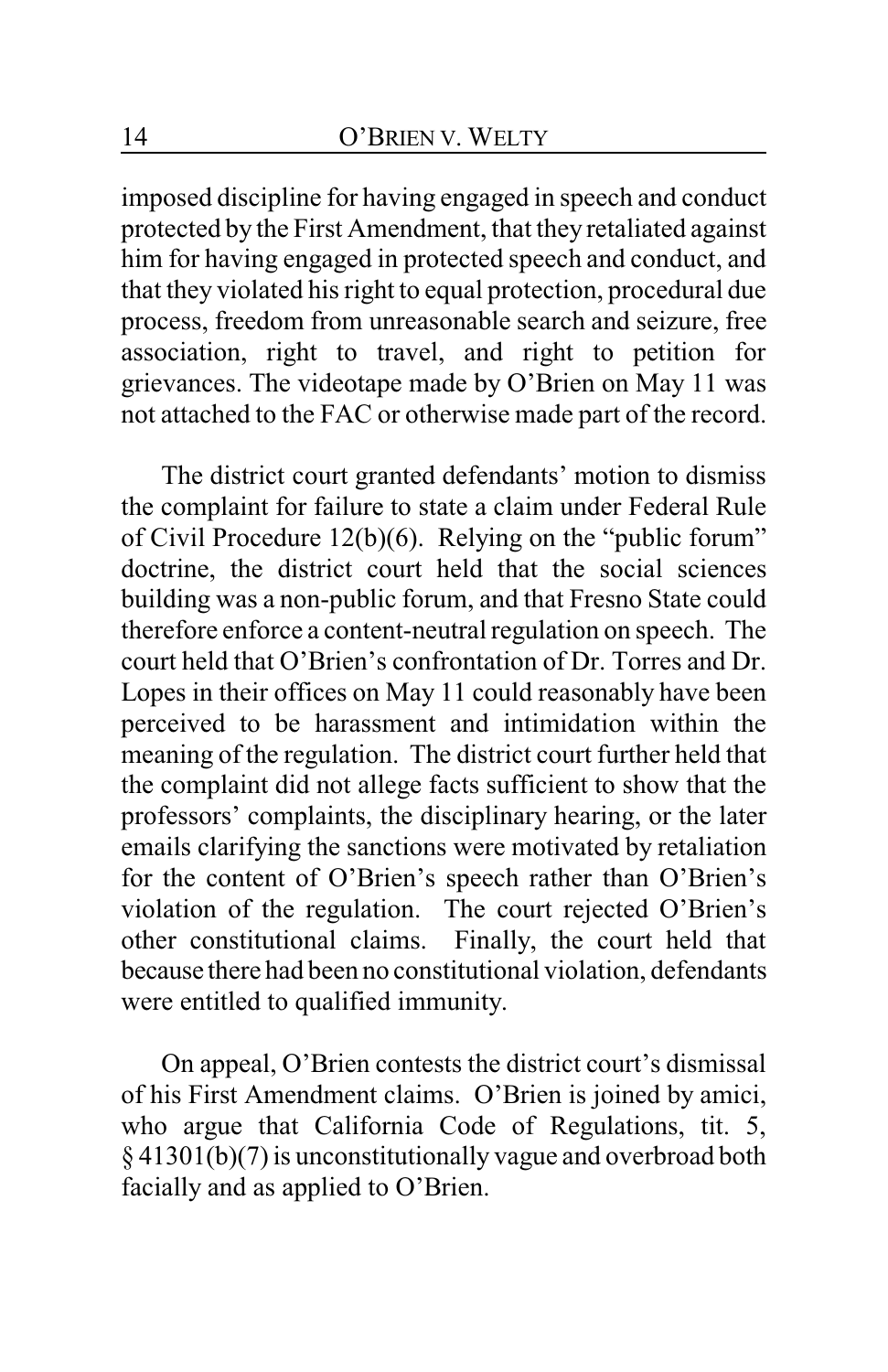We reject O'Brien's facial and as-applied First Amendment challenges to the regulation. However, we hold that O'Brien has alleged sufficient facts showing retaliation for protected speech to survive a motion to dismiss. O'Brien's other constitutional claims are waived for failure to argue them sufficiently on appeal.

### II. Standard of Review

This Court reviews *de novo* the district court's dismissal for failure to state a claim under Federal Rule of Civil Procedure 12(b)(6). *Outdoor Media Grp., Inc. v. City of Beaumont*, 506 F.3d 895, 899 (9th Cir. 2007).

### III. Harassment and Intimidation

We begin by considering O'Brien's First Amendment challenge to Fresno State's decision that he violated the Student Conduct Code, as codified in state regulations. Section 41301(b)(7) of Title 5 of the California Code of Regulations authorizes branches of the California State University to impose discipline for "[c]onduct that threatens or endangers the health or safety of any person within or related to the University community, including physical abuse, threats, intimidation, harassment, or sexual misconduct." Vice President Oliaro found, on behalf of Fresno State, that O'Brien violated this regulation when he confronted Dr. Torres and Dr. Lopes in their offices with his video camera. O'Brien challenges this decision on two grounds. First, he contends that the regulation on its face violates the First Amendment because it is overbroad and vague. Second, he contends that the university's application of the regulation punished him for engaging in speech and speech-related conduct protected by the First Amendment.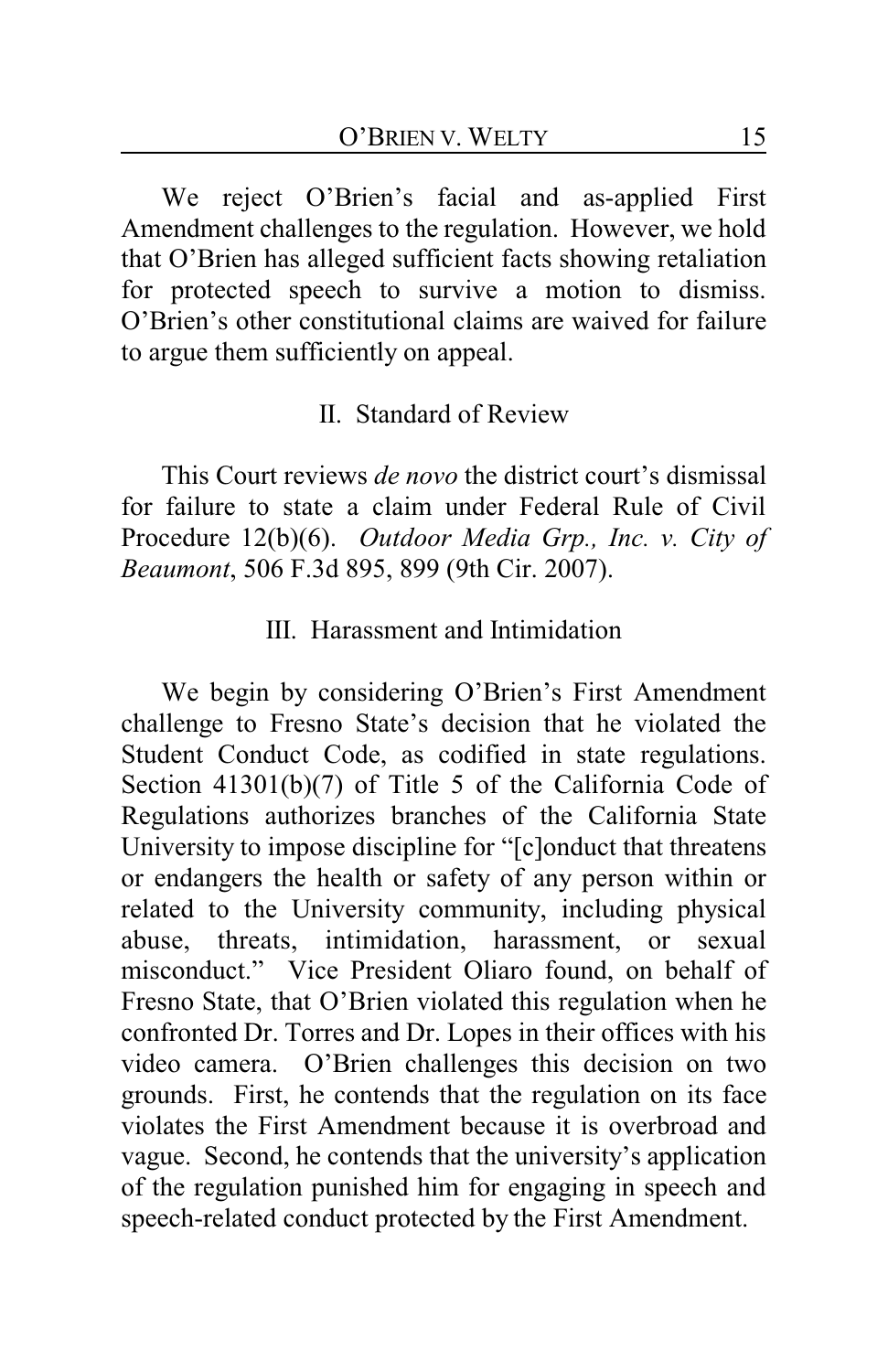#### A. Overbreadth and Vagueness

Under the "substantial overbreadth" doctrine, a statute or regulation may be faciallyinvalid under the First Amendment if there is a "realistic danger" that it will "significantly compromise recognized First Amendment protections of parties not before the Court." *Bd. of Airport Comm'rs v. Jews for Jesus, Inc.*, 482 U.S. 569, 574 (1987) (internal quotation marks omitted). In other words, a regulation imposing lawful limits on some expressive activities may nevertheless be invalid if at the same time it "reaches too much expression that is protected by the Constitution." *DeJohn v. Temple Univ.*, 537 F.3d 301, 314 (3d Cir. 2008).

A regulation may also violate the First Amendment if it is unconstitutionally vague. To pass muster, a regulation must "allow persons of 'ordinary intelligence a reasonable opportunity to know what is prohibited.'" *Foti v. City of Menlo Park*, 146 F.3d 629, 638 (9th Cir. 1998) (quoting *Grayned v. City of Rockford*, 408 U.S. 104, 108 (1972)). Three rationales underlie the void-for-vagueness doctrine: (1) individuals should not be punished for behavior they could not have known was illegal; (2) vague laws allow arbitrary and discriminatory enforcement; and (3) vague laws may have a chilling effect on free speech. *See Grayned*, 408 U.S. at 108–09; *Foti*, 146 F.3d at 638.

O'Brien challenges  $\S 41301(b)(7)$  on the ground that it is both overbroad and vague. He argues that the terms "intimidation" and "harassment" involve subjective determinations that turn on whether a particular individual finds the conduct to be intimidating or harassing. Thus, he argues, conduct that is "offensive" but protected under the First Amendment is covered by the regulation. Further, amici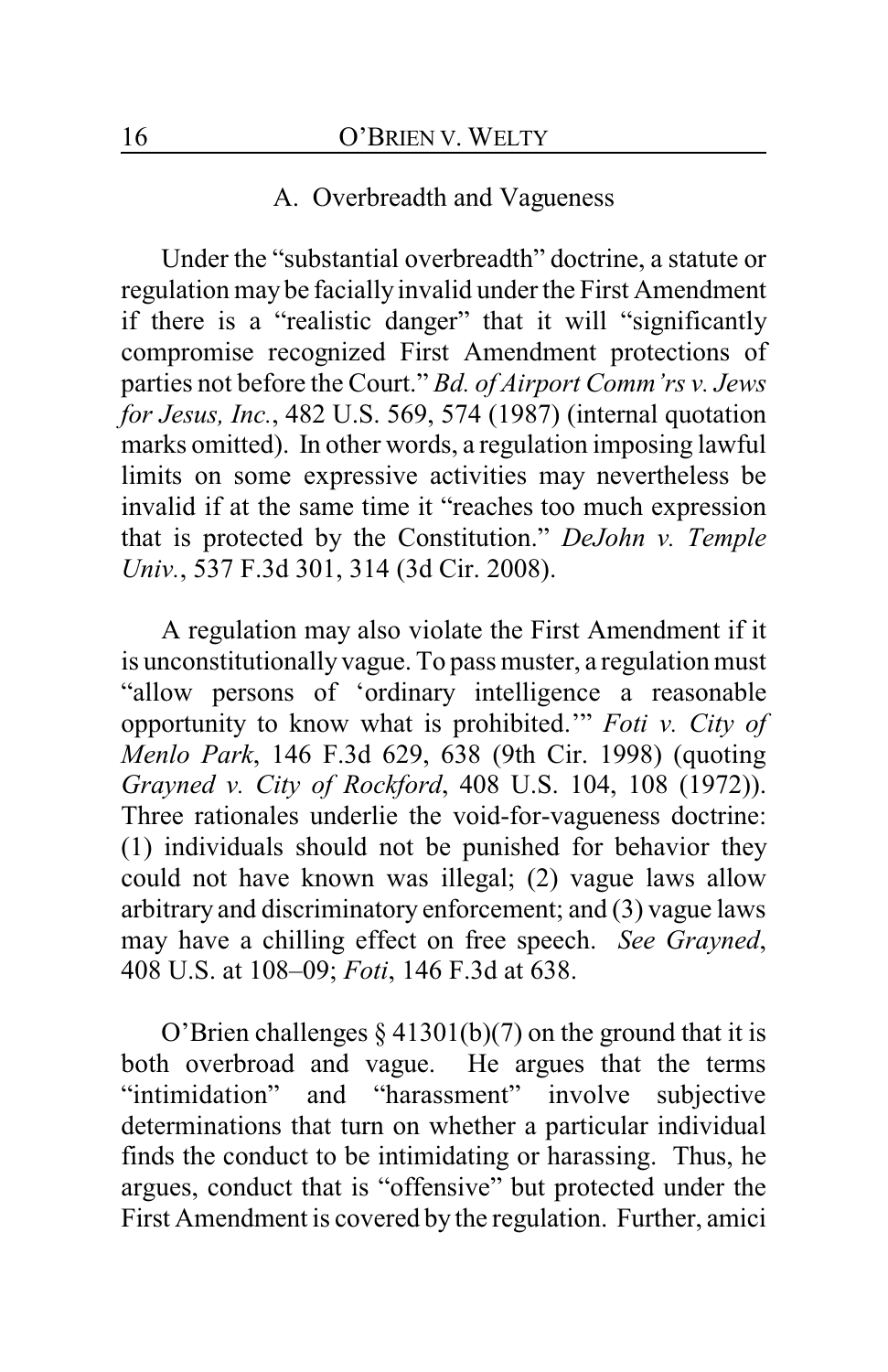point out that "harassment" is defined differently in various California laws and California State Universitypolicies. They argue that these varying definitions give administrators wide latitude to enforce the regulation arbitrarily or to use enforcement proceedings to silence disfavored speech.

We rejected similar arguments in *United States v. Osinger*, 753 F.3d 939, 944 (9th Cir. 2014). In *Osinger*, we held that "because 18 U.S.C. § 2261A [the federal stalking statute], proscribes harassing and intimidating conduct, the statute is not facially invalid under the First Amendment." 753 F.3d at 944. We noted that "harass" "[is] not [an] esoteric or complicated term[] devoid of common understanding." *Id.* at 945; *see also United States v. Shrader*, 675 F.3d 300, 310 (4th Cir. 2012) ("'Harass' and 'intimidate' are not obscure words."), *cert. denied*, 133 S.Ct. 757 (2012). The fact that the terms may in some cases entail interpretation is not enough to sustain an overbreadth or vagueness challenge. *Osinger*, 753 F.3d at 943–45.

In the challenged regulation before us, the terms "harassment" and "intimidation" do not stand on their own. Section 41301(b)(7) prohibits only "harassment" or "intimidation" that "threatens or endangers the health or safety" of another in the university community. Cal. Code Regs., tit. 5, § 41301(b)(7); *see College Republicans v. Reed*, 523 F. Supp. 2d 1005, 1022–23 (N.D. Cal. 2007). This regulation is therefore narrower and more precise than the statute that was sustained in *Osinger*, as well as much narrower and more precise than university harassment policies that have been held overbroad by our sister circuits. *See DeJohn,* 537 F.3d at 316–17 (policy prohibited conduct which "had the purpose or effect of creating an . . . offensive environment"); *Dambrot v. Central Mich. Univ.*, 55 F.3d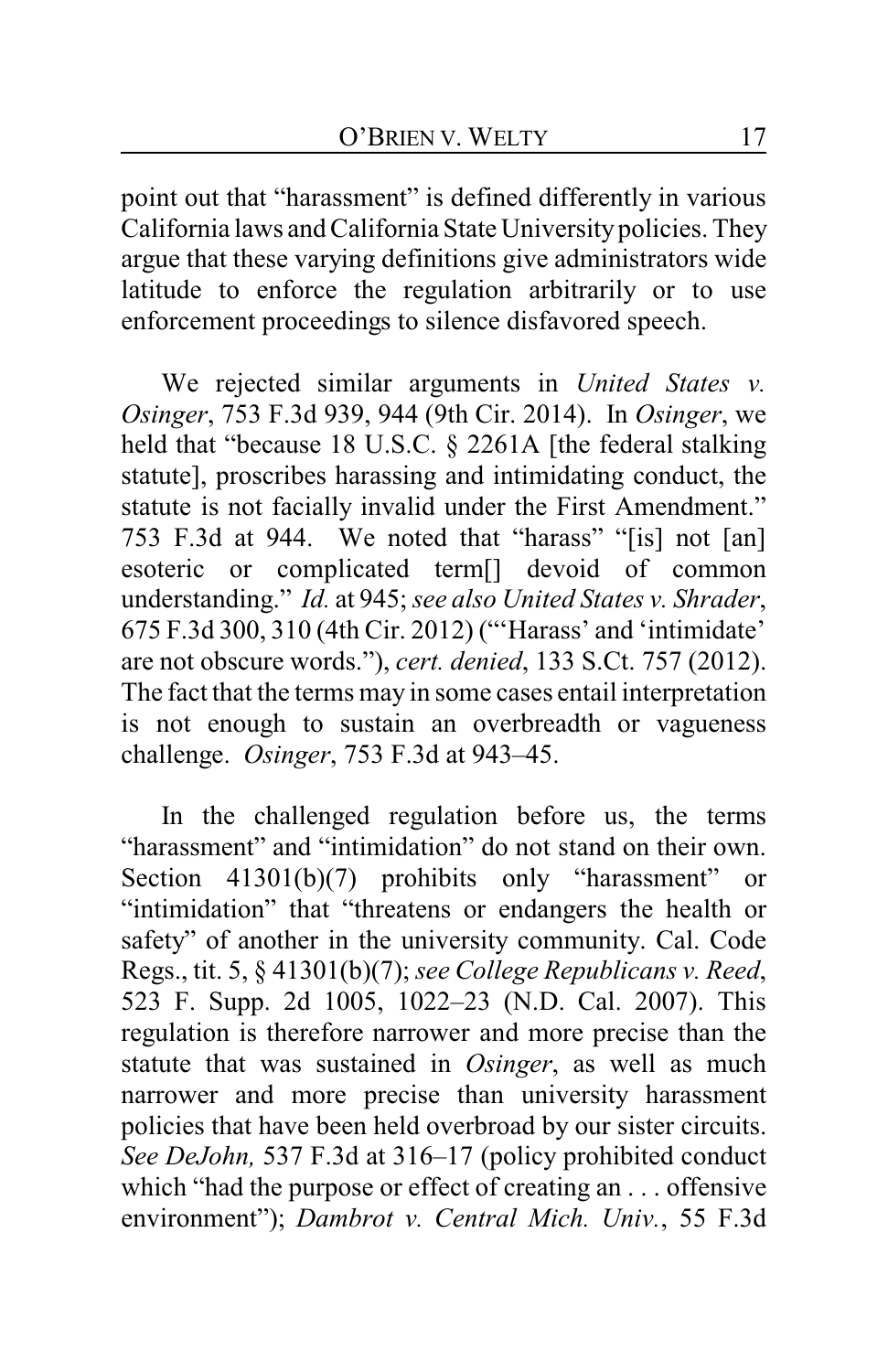1177, 1182 (6th Cir. 1995) (policy defined "harassment" as behavior that subjected another to "an intimidating, hostile, or offensive . . . environment"). Further, this circuit has recognized the needs of educational institutions to protect their employees and students from potentially harmful conduct. *See Harper v. Poway Unified Sch. Dist.*, 445 F.3d 1166, 1178 (9th Cir. 2006) (upholding discipline of student who wore homophobic t-shirt because it "injure[d] and intimidate[d]" others), *vacated on other grounds as moot*, 549 U.S. 1262 (2007). We therefore conclude that § 41301(b)(7) is neither unconstitutionally overbroad nor vague. Rather, it permissibly authorizes California State University branches to discipline students who engage in harassment or intimidation that threatens or endangers the health or safety of another person in the university community.

## B. Protected Conduct

A regulation that is not facially overbroad or vague may nonetheless be unconstitutional as applied, in an individual case, to constitutionally protected speech. However, we conclude that the application of  $\S$  41301(b)(7) to O'Brien's confrontation of Dr. Torres and Dr. Lopes on May 11 did not violate the First Amendment. We agree with the district court that O'Brien has not alleged facts sufficient to show that the second floor hallway and offices of the social sciences building were public fora. *See Souders v. Lucero*, 196 F.3d 1040, 1044 (9th Cir. 1999) (holding that the outdoor space of a university was not a public forum); *see also Helms v. Zubaty*, 495 F.3d 252, 256–57 (6th Cir. 2007) (finding that "open-door policy" did not make county offices public fora). Therefore, the university could regulate speech and expressive conduct as long as the regulation was "reasonable"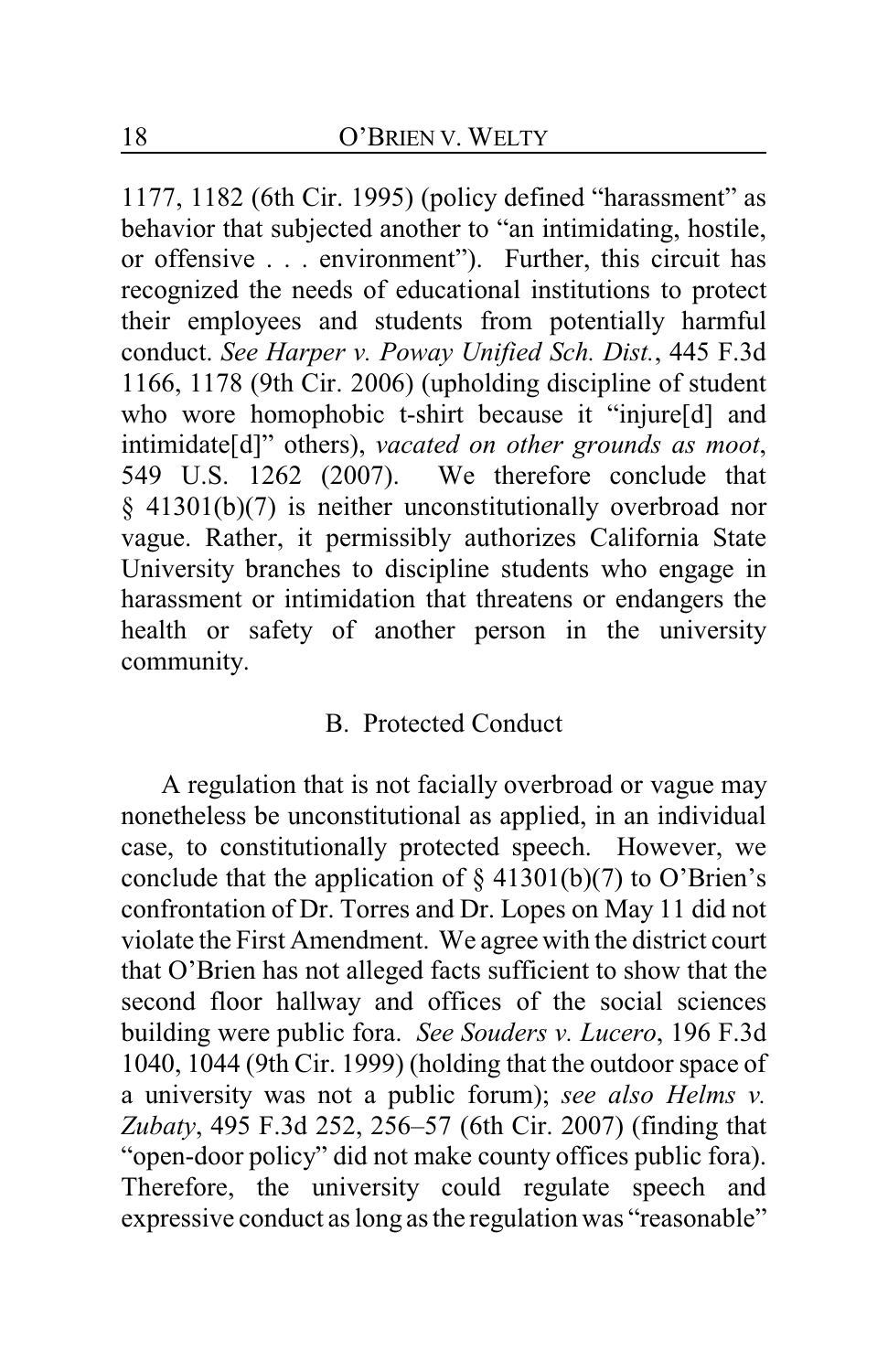and viewpoint neutral. *Perry Educ. Ass'n v. Perry Local Educators' Ass'n*, 460 U.S. 37, 46 (1983). It is clear from the text of  $\S 41301(b)(7)$  that it is a viewpoint neutral regulation. It is also clear that  $\S 41301(b)(7)$ 's authorization of discipline for conduct that "threatens or endangers the health or safety" of others in the university community is reasonable, as it is consistent with the university's interest in "preserving the property . . . for the use to which it is lawfully dedicated," *i.e.*, ensuring a safe context for learning and teaching. *See Perry*, 460 U.S. at 50–51.

Assuming the allegations in the FAC to be true, we also conclude that Fresno State's application of § 41301(b)(7) to O'Brien's conduct was reasonable. According to the FAC, on May 11 O'Brien, without an appointment,

> [A]pproached Defendant Torres' office door which was open. With video camera on, Plaintiff asked Torres if he had approved of the "America" "White Savage" poem published in that "La Voz" student newspaper. Defendant Torres refused to speak to Plaintiff. Nevertheless, Plaintiff calmly insisted on speaking to Torres about that poem. Defendant Torres' reaction was to pick up his telephone and call the Fresno State Campus Police. Plaintiff then left Defendant Torres' office . . . . Plaintiff then approached the open office door of Defendant Lopes and asked her the same series of questions, with his video camera running. She refused to answer the questions, and when Plaintiff asked again, Lopes stated that she did not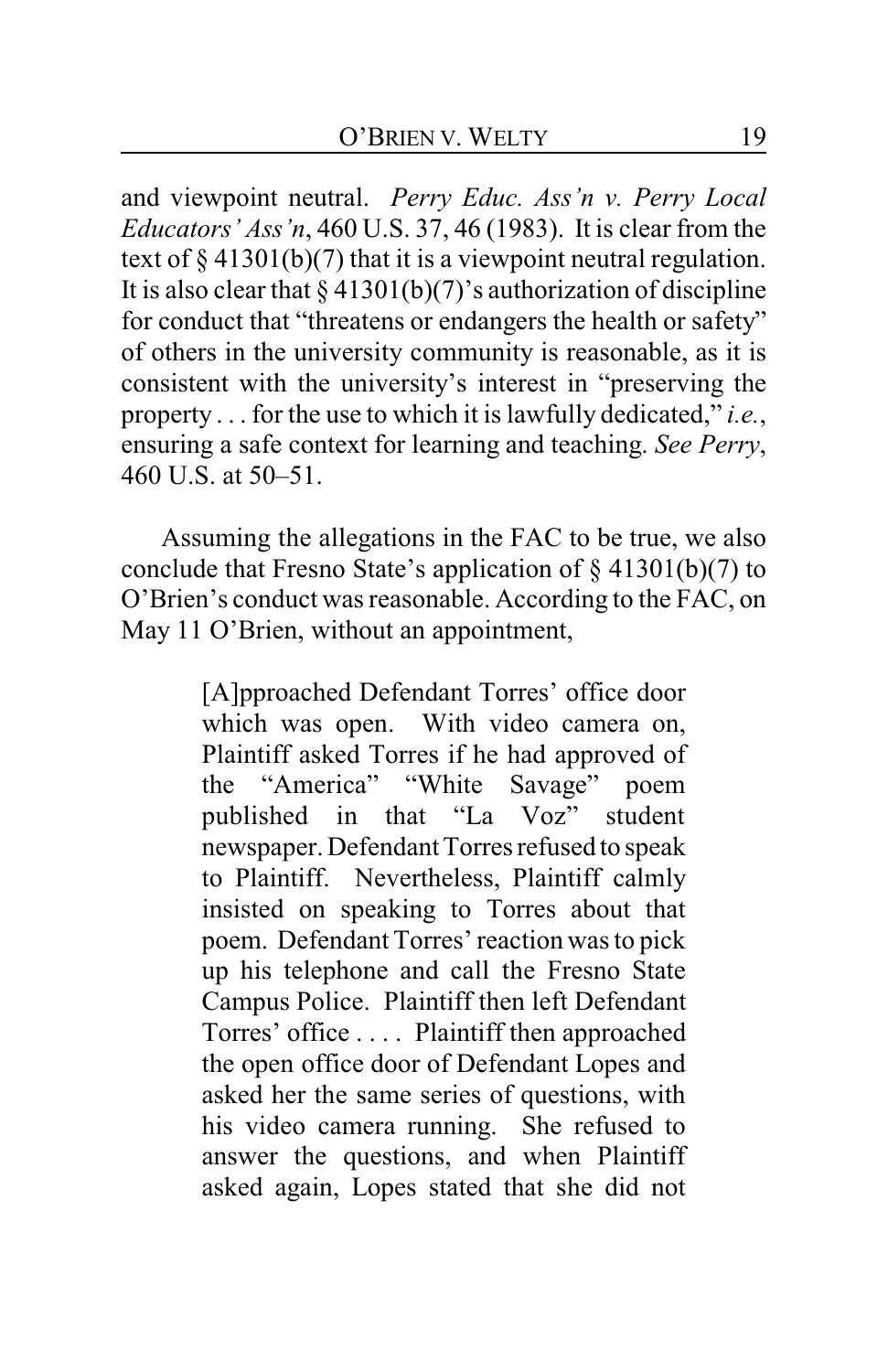want to talk to him. She went to the door, closed it, and then called Campus Police.

The FAC alleges that Dr. Torres and Dr. Lopes both filed complaints with the Fresno State campus police stating that O'Brien was "threatening, was attempting to instigate a physical altercation, and that they felt threatened." We may infer from the FAC that there was conflict in the testimony before the hearing officer, with Torres and Lopes, on the one hand, and O'Brien, on the other, differently characterizing their interactions on May 11. After hearing the testimony, Mr. Freeman, the hearing officer, prepared a report finding that O'Brien had violated  $\S$  41301(b)(7) and recommending discipline. Sustaining the hearing officer's findings, Vice President Oliaro concluded that Torres and Lopes "reasonably could find [O'Brien]'s behavior to be intimidating and harassing and were concerned for their safety." In so concluding, Oliaro construed  $\S 41301(b)(7)$  as forbidding conduct that could reasonably be understood as threatening, irrespective of the subjective intent on the part of O'Brien. *Compare Elonis v. United States*, 135 S. Ct. 2001, 2012 (2015); *Virginia v. Black*, 538 U.S. 343, 359 (2003).

Taking the allegations in the FAC as true, we conclude that Freeman and Oliaro reached a permissible conclusion. Professors at work in their personal offices do not generally expect to be confronted without warning by a student asking hostile questions and videotaping. If the uninvited student refuses to cease hostile questioning and refuses to leave a professor's personal office after being requested to do so, as O'Brien admits occurred here, the professor may reasonably become concerned for his or her safety. O'Brien's behavior as described in the FAC could be considered "harassment" or "intimidation" and threatening under an objective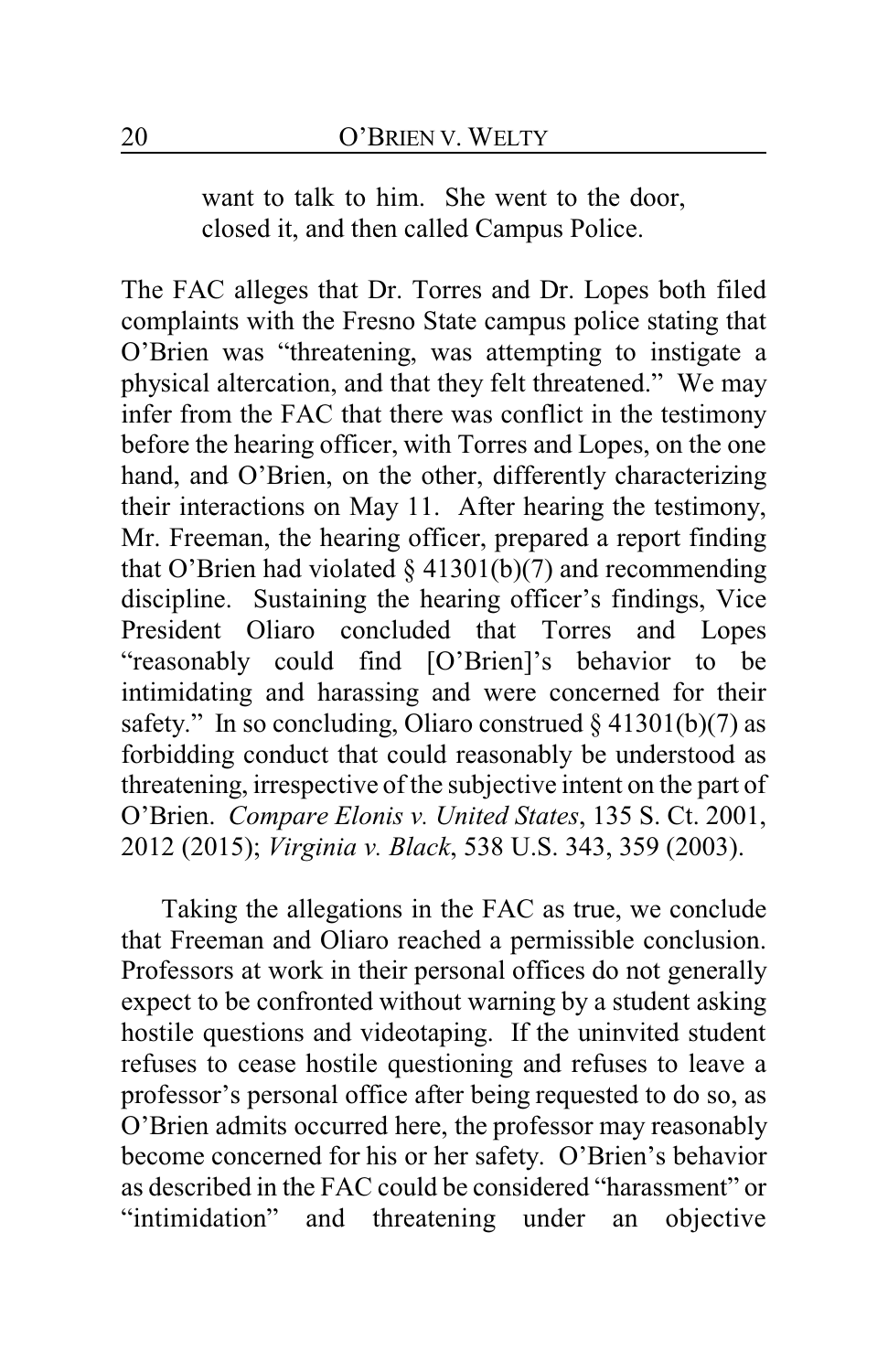reasonableness standard. It was thus permissible for Fresno State to impose discipline on O'Brien for this conduct under its reasonable and viewpoint-neutral regulation.

### IV. Retaliation

Although we have determined that O'Brien could lawfully be subject to discipline for his actions, that does not end our inquiry. Otherwise lawful government action may nonetheless be unlawful if motivated by retaliation for having engaged in activity protected under the First Amendment. For example, in *Skoog v. County of Clackamas*, 469 F.3d 1221, 1235 (9th Cir. 2006), we held that a plaintiff need not establish the absence of probable cause for a police officer's seizure of the plaintiff's personal property to make out a First Amendment retaliation claim. Therefore, though O'Brien was appropriately subject to discipline for his confrontation of Dr. Torres and Dr. Lopes, he may state a claim under § 1983 if his allegations, taken as true, could plausibly show that the defendants' actions in disciplining him were substantially motivated by his protected speech or expressive conduct.

There are three elements to a First Amendment retaliation claim, as we explained in *Pinard v. Clatskanie Sch. Dist. 6J*, 467 F.3d 755 (9th Cir. 2006):

> [A] plaintiff must show that (1) he was engaged in a constitutionally protected activity, (2) the defendant's actions would chill a person of ordinary firmness from continuing to engage in the protected activity and (3) the protected activitywas a substantial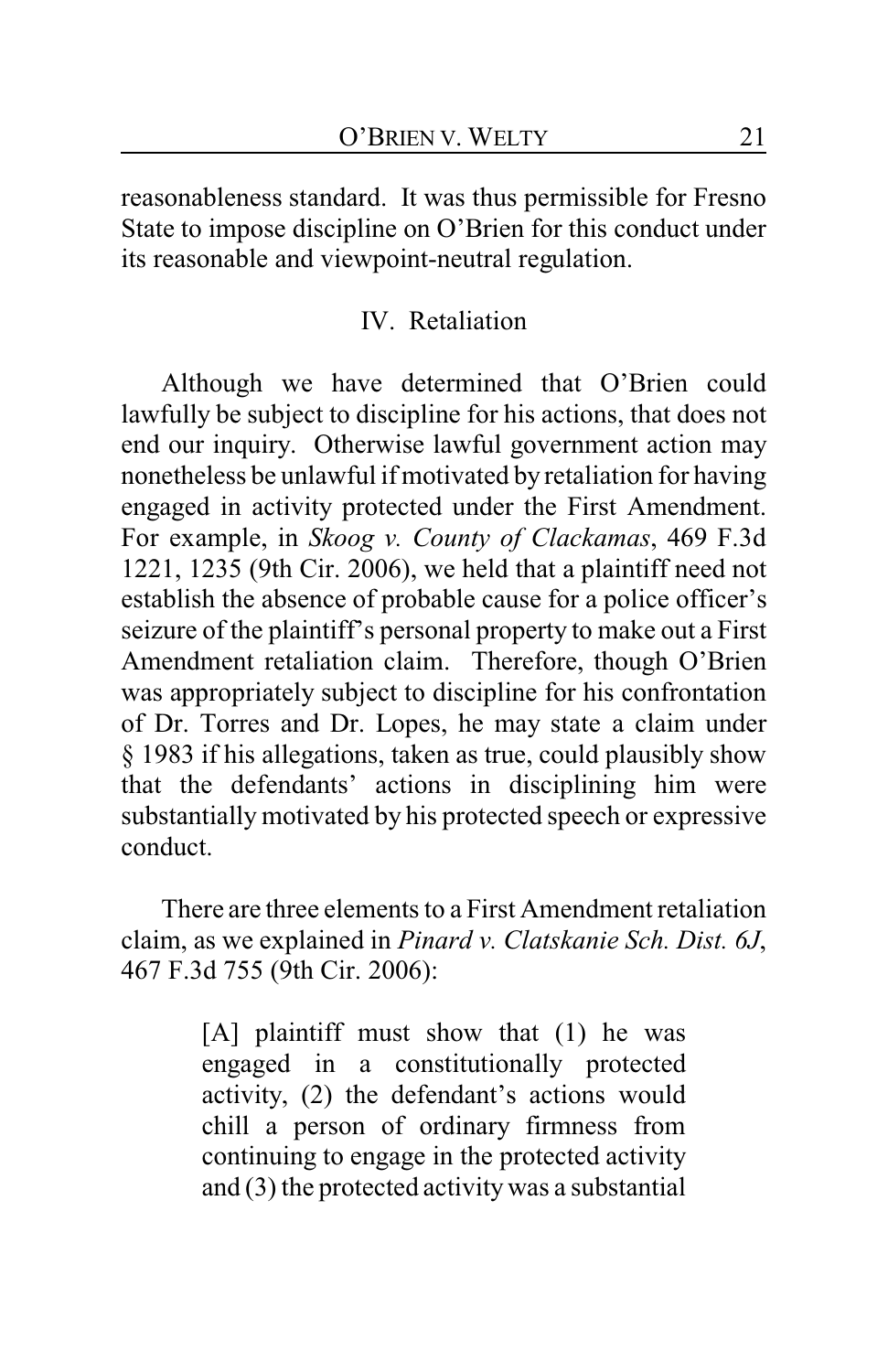or motivating factor in the defendant's conduct.

*Id.* at 770 (citing *Mendocino Envt'l Cntr. v. Mendocino Cnty.*, 192 F.3d 1283, 1300 (9th Cir. 1999)). Once a plaintiff has made such a showing, the burden shifts to the government to show that it "would have taken the same action even in the absence of the protected conduct." *Id.* at 770 (internal citation and quotation marks omitted); *see Mt. Healthy City Sch. Dist. Bd. of Educ. v. Doyle*, 429 U.S. 274, 287 (1977) (establishing this framework in the public employee speech context).

We note here that the case before us does not implicate the Supreme Court's student speech doctrine as applied in the high school setting in *Hazelwood School District v. Kuhlmeier*, 484 U.S. 260, 273 (1988), which requires considering First Amendment rights "in light of the special characteristics of the school environment." *Id.* at 266 (internal quotation marks omitted). As we recently explained in *Oyama v. University of Hawai'i*, No. 13-16524, 2015 WL 9466535, at \*7–9 (9th Cir. Dec. 19, 2015), we have not extended this doctrine to the university setting. While *Pinard* arose in the context of public school student speech, the framework it uses for evaluating retaliation claims is neither drawn from nor limited to public school student speech cases, and is applicable here.

Applying the *Pinard* framework, the district court held that the FAC failed to state a plausible claim for retaliation under the First Amendment. We disagree.

In ruling on a motion to dismiss under Rule  $12(b)(6)$ , we determine whether the complaint "contain[s] sufficient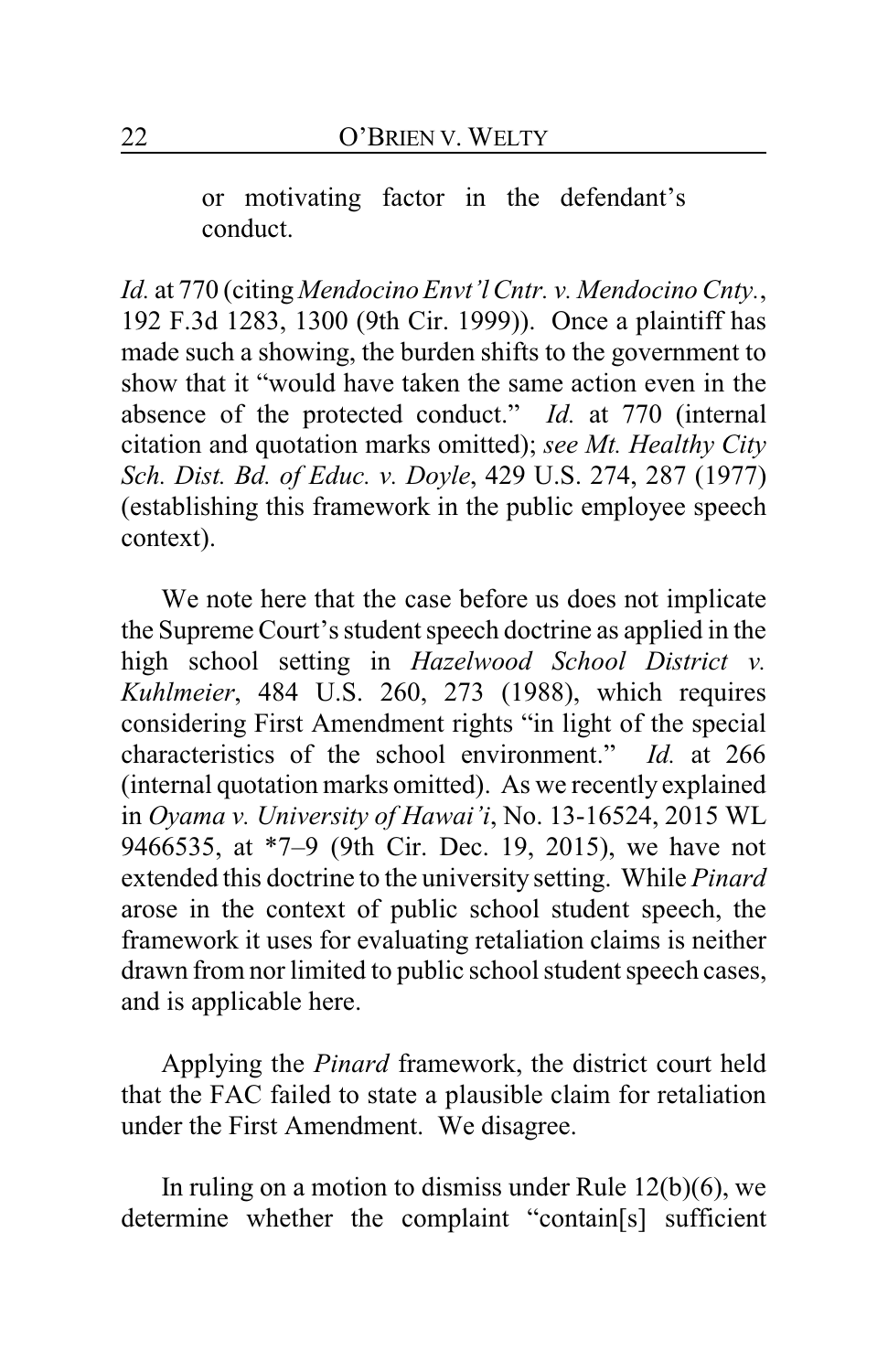factual matter, accepted as true, to 'state a claim to relief that is plausible on its face.'" *Ashcroft v. Iqbal*, 556 US. 662, 678 (2009) (quoting *Bell Atl. Corp. v. Twombly*, 550 U.S. 544, 570 (2007)). "A claim has facial plausibility when the plaintiff pleads factual content that allows the court to draw the reasonable inference that the defendant is liable for the misconduct alleged." *Id.* Judged under this standard, we hold that O'Brien's FAC plausibly supports a First Amendment retaliation claim.

First, O'Brien has alleged facts showing that he engaged in speech and conduct protected by the First Amendment in the months leading up to his May 11 confrontation with Dr. Torres and Dr. Lopes. For example, beginning in fall 2010, O'Brien posted on a website his opposition to the student government president and the school administration. He also made several public records requests to Fresno State. We agree with the district court that O'Brien's expression of his views, as described in his complaint, "qualifies as constitutionally protected activity" under the First Amendment. *See, e.g.*, *Obsidian Fin. Grp., LLC v. Cox*, 740 F.3d 1284, 1291 (9th Cir. 2014) (finding that the First Amendment protects blog posts equally to traditional journalism for purposes of defamation suits).

Second, defendants' actions in disciplining O'Brien would "chill a person of ordinary firmness" from engaging in these protected activities. *Pinard*, 467 F.3d at 770. The test is generic and objective. Whether O'Brien himself was, or would have been, chilled is not the test. *See Mendocino Envt'l Cntr.*, 192 F.3d at 1300. In *Pinard*, we held that suspension from extra-curricular activities "would lead ordinary student[s] . . . in the plaintiffs' position" to refrain from protected speech. *Pinard*, 467 F.3d at 771. Dr. Torres,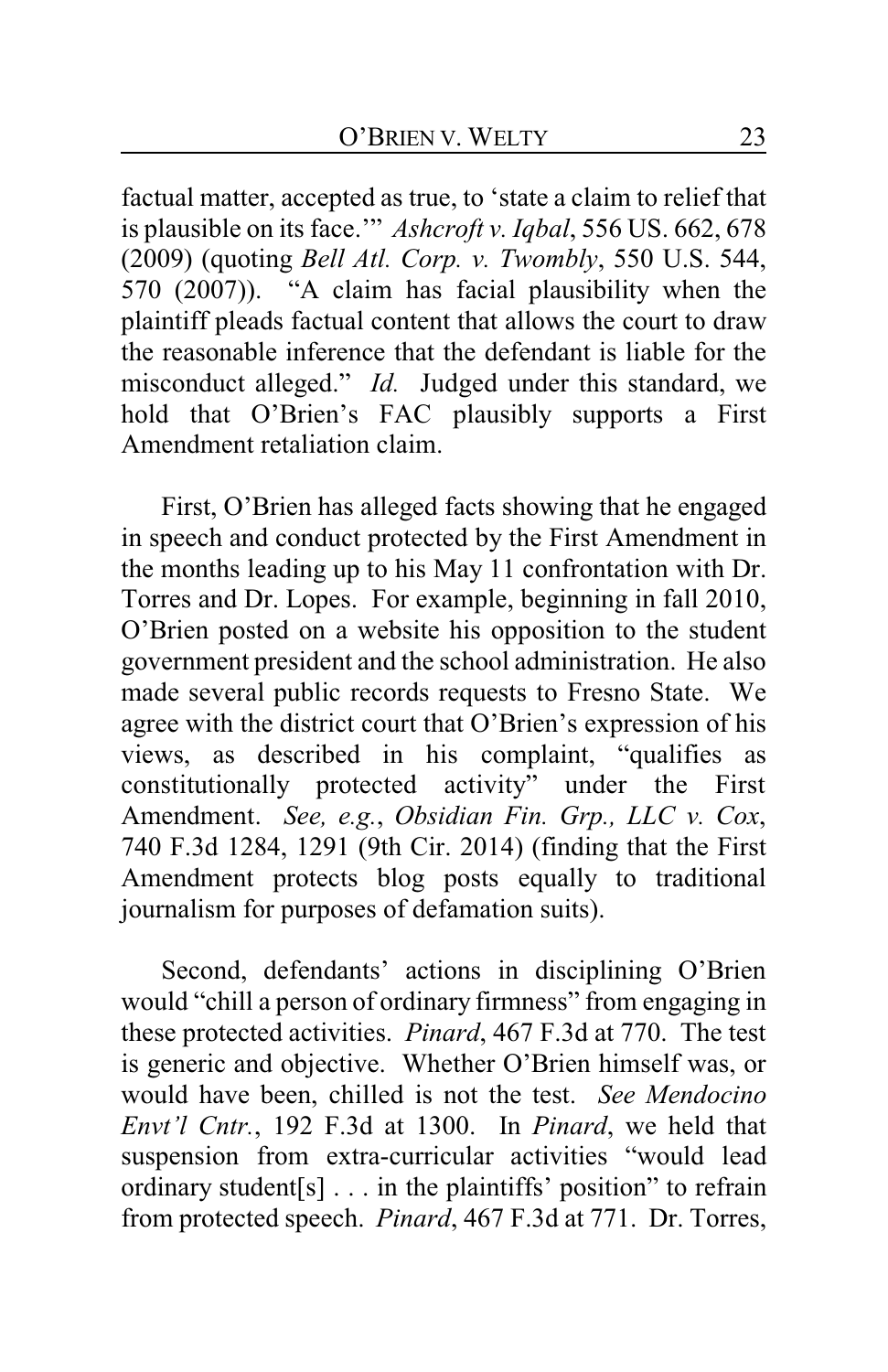Dr. Lopes, Dean Gonzalez, and Dr. Jendian each made complaints to campus police regarding O'Brien. Dean Coon charged O'Brien with violating the Student Conduct Code and initiated disciplinary proceedings. After a hearing, Vice President Oliaro imposed sanctions, including disciplinary probation, that restricted O'Brien's access to parts of the campus and limited his involvement in student groups and student government. It is entirely plausible that a jury could find these actions "reasonably likely to deter [an ordinary person] from engaging in" protected speech and conduct. *See Coszalter v. City of Salem*, 320 F.3d 968, 970 (9th Cir. 2003).

Finally, the factual allegations in the FAC are sufficient to support a reasonable inference that defendants' actions were substantially motivated by O'Brien's protected speech prior to the May 11 videotaping incident. We disagree with the district court's conclusion that only "rank speculation" supported O'Brien's contention that the disciplinary proceedings and sanctions were retaliatory.

The FAC alleges that prior to May 11, as a result of O'Brien's political activities and his criticism of university faculty and administration, Dean Coon "requested that students and other faculty members gather information and complaints to use against" him. At least one student provided complaints and other documents to Coon pursuant to this request. Some of the defendants, as well as other faculty members, sent emails to President Welty, Vice President Oliaro, and Dean Coon, "demanding that [they] do something about [O'Brien]." The FAC is not clear as to the timing of these requests, but one may reasonably infer that they were made prior to May 11. In addition, at about the same time, the director of alumni relations sent emails to other administrators, including the university's communications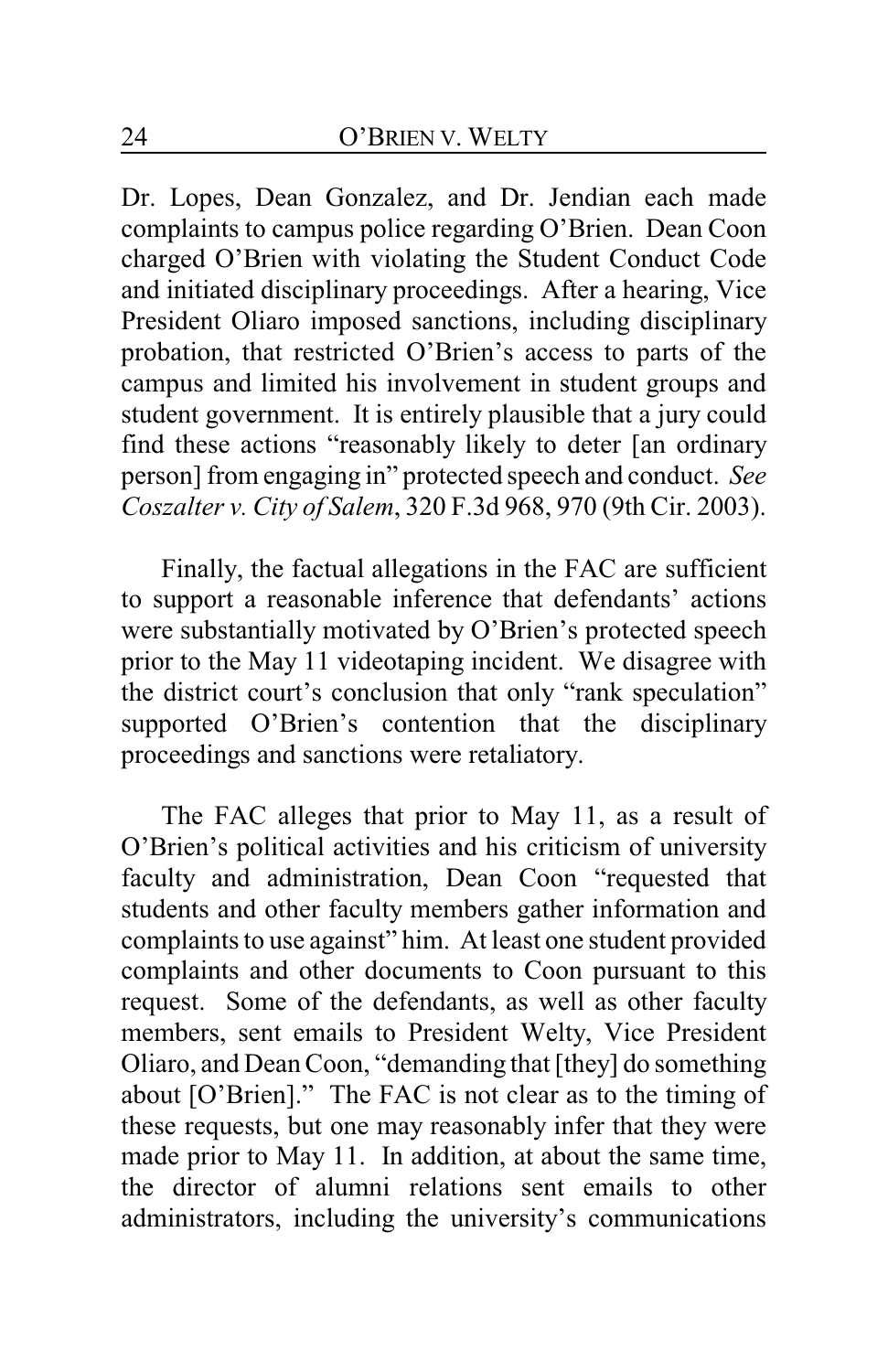director, requesting that they "do something" about O'Brien and his website. On May 11 itself, before O'Brien sought to videotape Dr. Torres and Dr. Lopes in their offices, O'Brien overheard Lopes saying that O'Brien was "stalking" the hallway, and Torres saying that the faculty "should post 'wanted' signs with pictures of [O'Brien's] face on them to mock [him] and to serve as a warning to other students and faculty as to what [he] looked like and warn of [his] potential presence."

The FAC also alleges that at the disciplinary hearing on September 13, O'Brien was not given a full and fair opportunity to present his side of the story. The hearing officer refused to look at, or to allow O'Brien to show, the videotape of his encounters with Dr. Torres and Dr. Lopes even though O'Brien represented that the videotape would contradict Torres' and Lopes' accounts of what happened on May 11. Dean Coon made, at most, a half-hearted attempt to locate Detective Manucharyan, who was sitting in the lobby prepared to testify, and who would have testified about the contents of the videotape. And the university refused to allow O'Brien to record the proceedings, or to obtain a copy of the recording that the university made of the proceedings. We do not hold that O'Brien's due process rights were violated in the hearing; that question is not before us. But we do point out that the university, and several of the defendants, did not facilitate — and indeed impeded — O'Brien in his attempt to document and explain his side of the story.

Further, the hearing officer recommended only that O'Brien be sanctioned by a "stay-away" order, prohibiting him from coming within 100 feet of CLS faculty, staff, offices, or classrooms, or from coming onto the second floor of the social sciences building without prescheduledbusiness,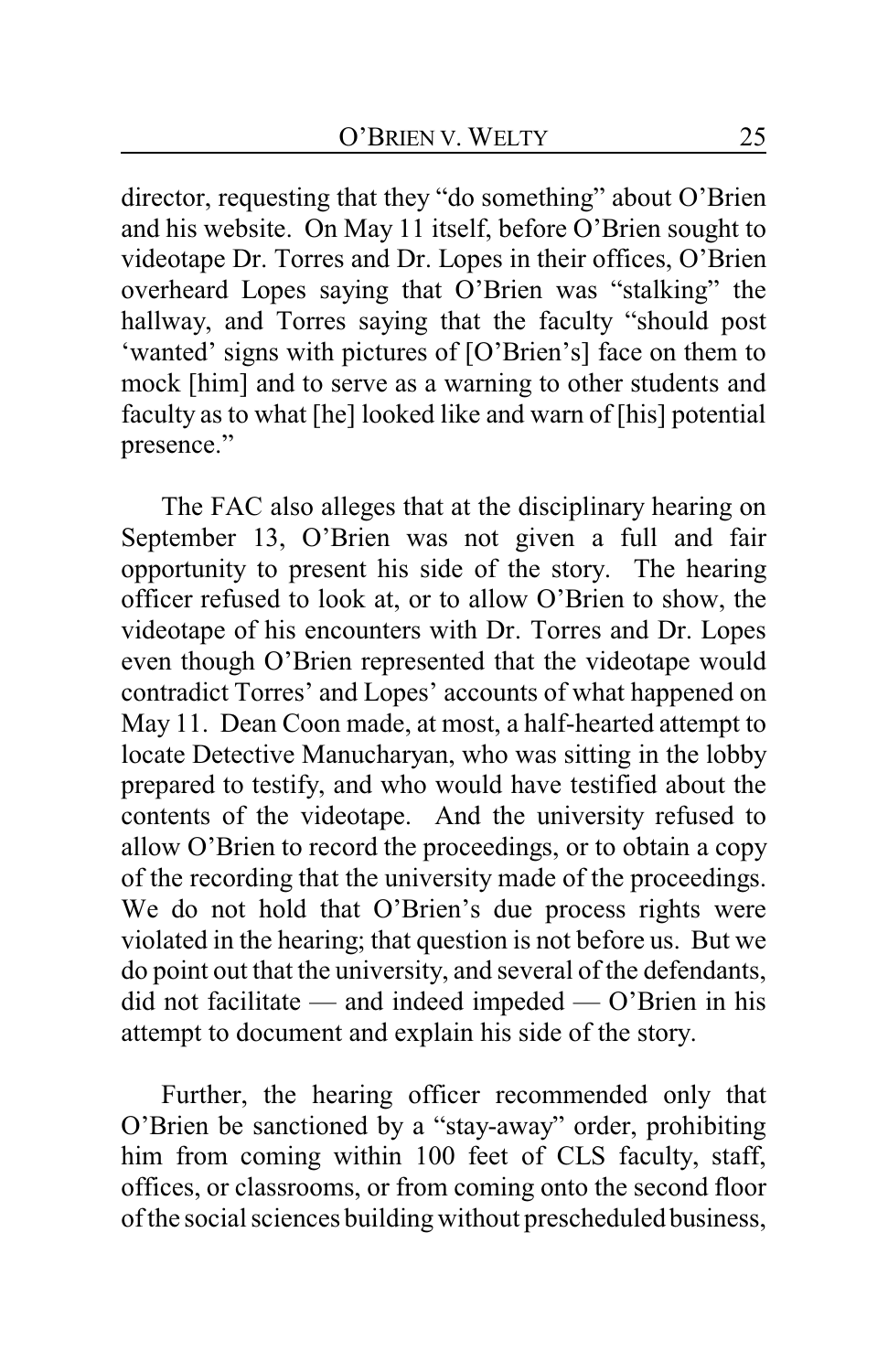a class, or an appointment. Vice President Oliaro *sua sponte* imposed an additional sanction, putting O'Brien on "disciplinary probation" through the spring 2012 semester. O'Brien had enrolled as a junior at Fresno State in the fall of 2010, so the probation status imposed by Oliaro would last for the anticipated duration of his time at the university. The consequence of O'Brien's probationary status was that, by university rule, he could not be the president or treasurer of the campus branch of Young Americans for Liberty, the political advocacy group that O'Brien himself had founded. Further, and also as a consequence of his probationary status, O'Brien could not hold a position in Fresno State student government. In other words, the sanction added by Oliaro *sua sponte*, above and beyond the sanction recommended by the hearing officer, took direct aim at O'Brien's political activities on campus and forbade him from engaging in such activities for the remainder of his anticipated time at Fresno State.

The FAC alleges, finally, that after sanctions were imposed, university officials continued to impede O'Brien in various ways. On December 2, 2011, Dr. Gonzalez called campus police when O'Brien was in the social sciences building even though she had been informed the previous day that he was in the building pursuant to a class assignment. O'Brien was detained by the campus police and was released only after his attorney came to the police station with a copy of the stay-away order and an email from O'Brien's professor describing the assignment that permitted him to be in the building. Further, in the fall of 2012 university officials deleted posts made by O'Brien on university-managed Facebook pages, permanently blocking him from posting about certain issues, while at the same time allowing posts expressing left-leaning viewpoints to remain.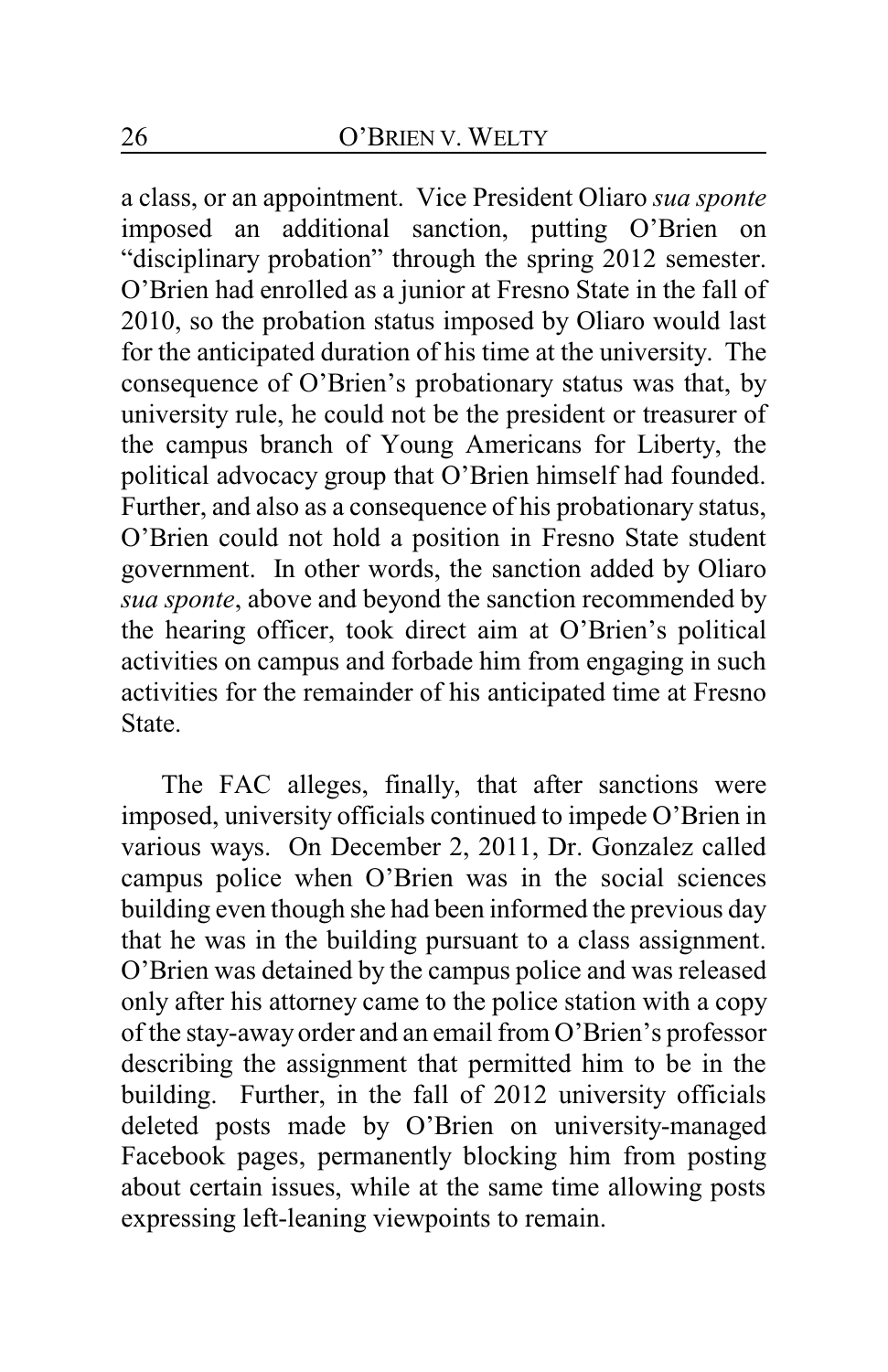Considered together, the foregoing is enough to support the claim that O'Brien's "protected activity was a substantial or motivating factor in the defendant[s'] conduct" in conducting disciplinary proceedings and imposing sanctions. *Pinard*, 467 F.3d at 770. The events leading up to and including the hearing and imposition of sanctions are the most strongly probative of defendants' motivation. But events after the imposition of sanctions have some relevance, for they may plausibly be understood to show a continuation of animosity toward the conservative point of view articulated by O'Brien, as well as toward O'Brien himself. If O'Brien can establish the facts alleged, the burden would shift to the defendants, who can avoid liability if they can show that they "would have taken the same action even in the absence of the protected conduct." *Id.*

O'Brien named seven defendants in this case. We hold that the FAC states a First Amendment retaliation claim against five of them — Vice President Oliaro, Dean Coon, Dean Gonzalez, Dr. Torres and Dr. Lopes. We hold that the FAC has not alleged sufficient facts to state a claim against the remaining two — President Welty and Dr. Jendian who were essentially peripheral figures with insufficient connection to the critical events to be held responsible for actions taken against O'Brien.

We caution against overreading our opinion. The First Amendment does not give a free pass to students who violate university rules simply because they can plausibly show that faculty or administrators disapprove of their political views. Our holding is by no means intended to disable university faculty and administrators from imposing discipline on students whose misconduct is preceded by or accompanied by the expression of opinions with which faculty members or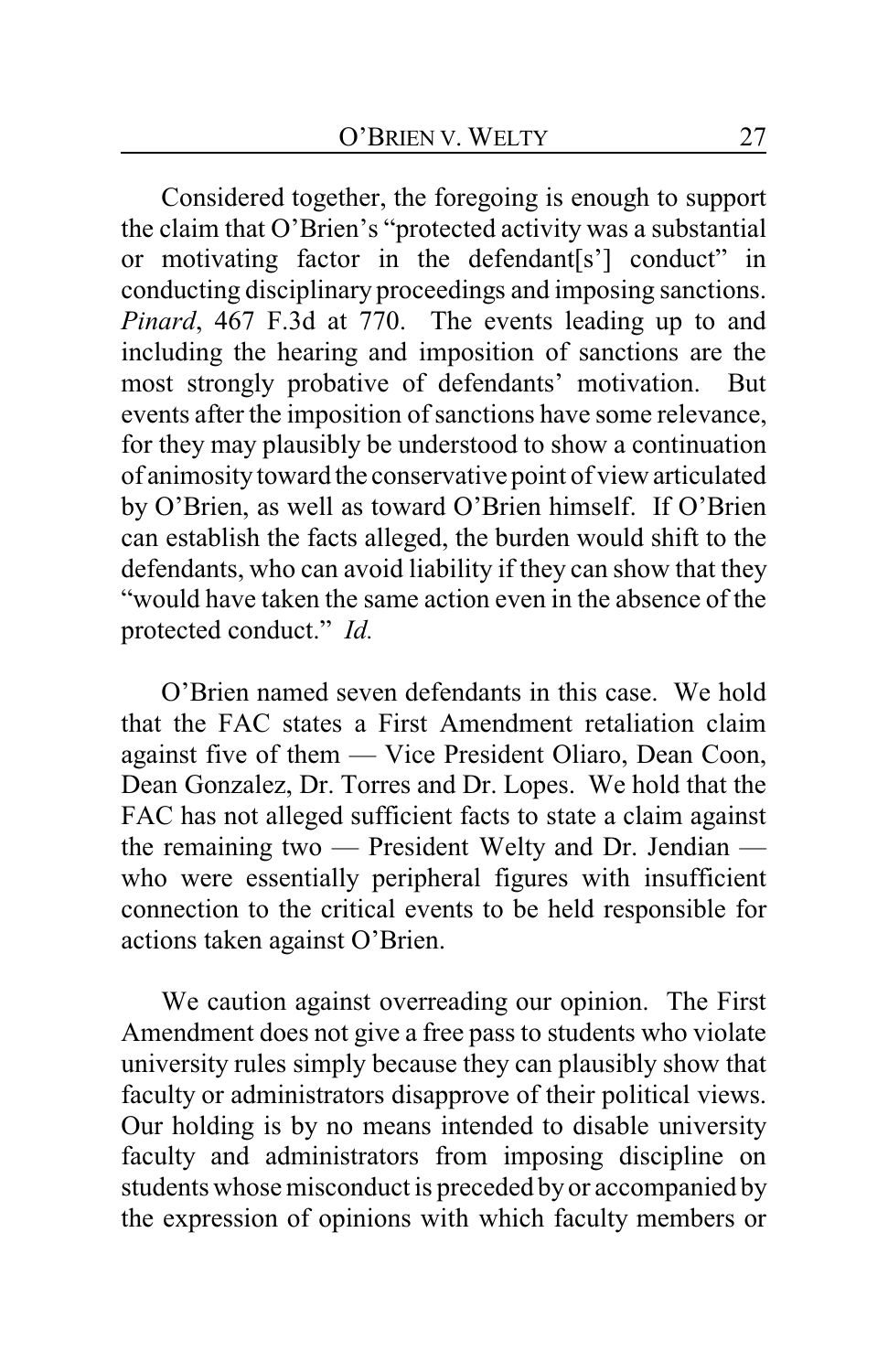administrators strongly disagree. Specifically, our holding is by no means intended to protect from discipline students whose speech or conduct may reasonably be seen as threatening or constituting a danger to members of the university community. Indeed, as we have indicated above, O'Brien's conduct in the videotaping incident in this case was appropriately subject to discipline. The only issue in dispute is whether defendants imposed that discipline as retaliation for O'Brien's protected activity.

We hold that a retaliation claim has been stated because the allegations of the FAC, if believed, could reasonably support a conclusion that faculty members and administrators at Fresno State not only disagreed with the expressed political views of O'Brien, but also sought to punish and muzzle him in retaliation for his expression of those views. That is, if the facts alleged in the FAC are believed, a reasonable jury could conclude that defendants sought to punish O'Brien for his expression of his opinions, and to deter and even prevent him from engaging in speech and conduct protected by the First Amendment. In sum, the allegations in the FAC make it at least "plausible" that defendants' actions were substantially motivated by opposition to O'Brien's protected speech and expressive conduct. *See Twombly*, 550 U.S. at 570; *cf. Keyser v. Sacramento City Unified Sch. Dist.*, 265 F.3d 741, 751–52 (9th Cir. 2001) (suggesting that evidence that defendants knew of plaintiff's protected speech and expressed opposition to it can create a genuine dispute of material fact on retaliatory motive to survive summary judgment). We reiterate that on remand, even if O'Brien can establish the facts in the complaint, the defendants may avoid liability if they can show that they would have taken the same disciplinary actions in the absence of O'Brien's protected activity. *See Pinard*, 467 F.3d at 770.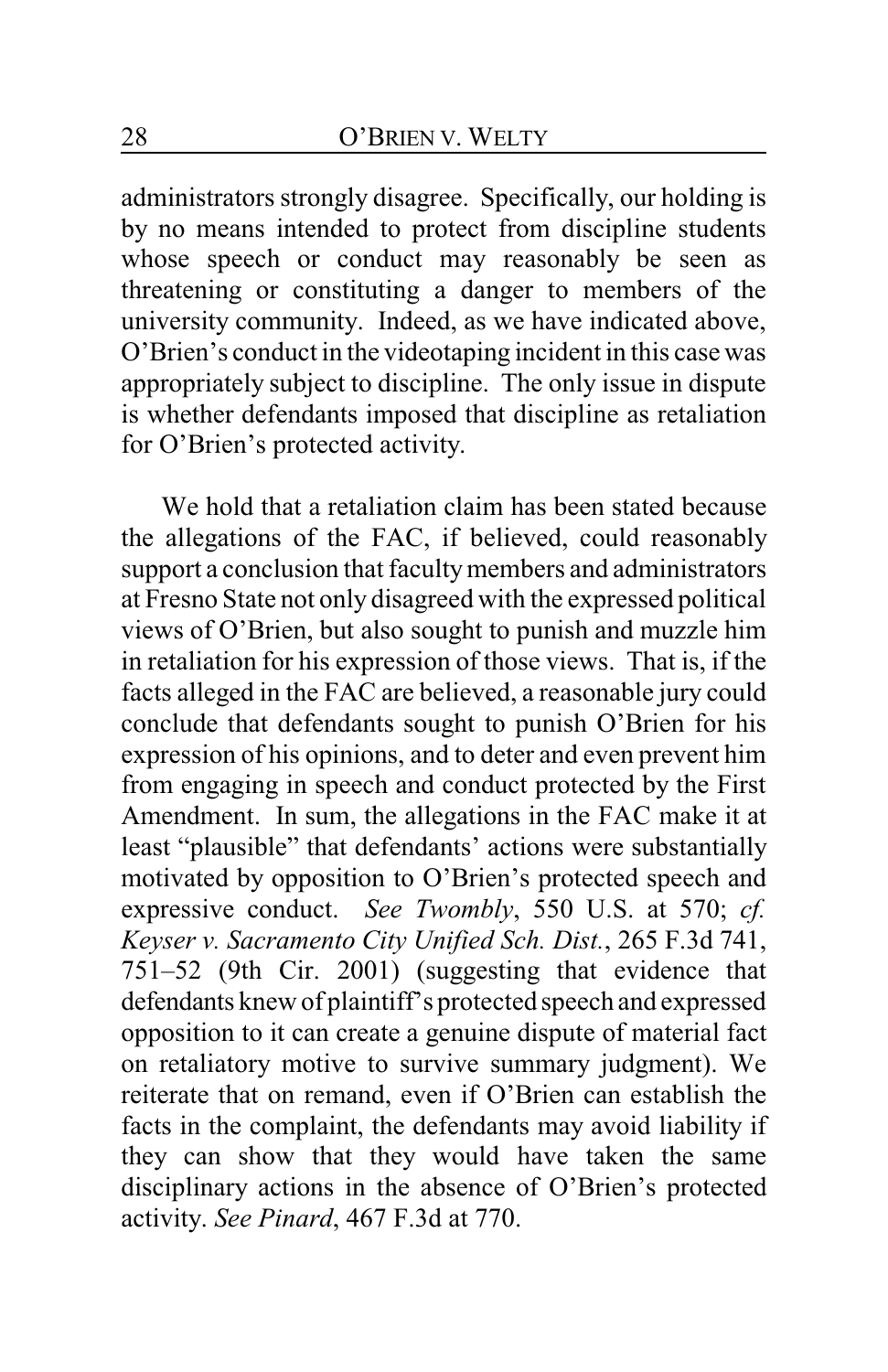### V. Qualified Immunity

The district court held that because defendants had not violated any of O'Brien's constitutional rights, they were necessarily entitled to qualified immunity. The district court did not need to reach the question of qualified immunity, given its conclusion that defendants had not violated the Constitution. By contrast, on the assumption that the allegations of the FAC are true we have held that O'Brien has stated a claim for retaliation, and the question of qualified immunity is therefore before us.

"Qualified immunity is an affirmative defense that must be raised by a defendant." *Groten v. California*, 251 F.3d 844, 851 (9th Cir. 2001). When, as here, defendants assert qualified immunity in a motion to dismiss under Rule 12(b)(6), "dismissal is not appropriate unless we can determine, based on the complaint itself, that qualified immunity applies." *Id.*

"Determining whether officials are owed qualified immunity involves two inquiries: (1) whether, taken in the light most favorable to the party asserting the injury, the facts alleged show the officer's conduct violated a constitutional right; and (2) if so, whether the right was clearly established in light of the specific context of the case." *Krainski v. Nevada ex rel. Bd. of Regents of Nev. Sys. of Higher Educ.*, 616 F.3d 963, 970 (9th Cir. 2010) (citation and internal quotation marks omitted). In this case, the district court held that qualified immunity shielded defendants from suit because the FAC "fail[ed] to set forth facts to show that any constitutionally protected right was infringed by any Defendant at any time." As explained above, we disagree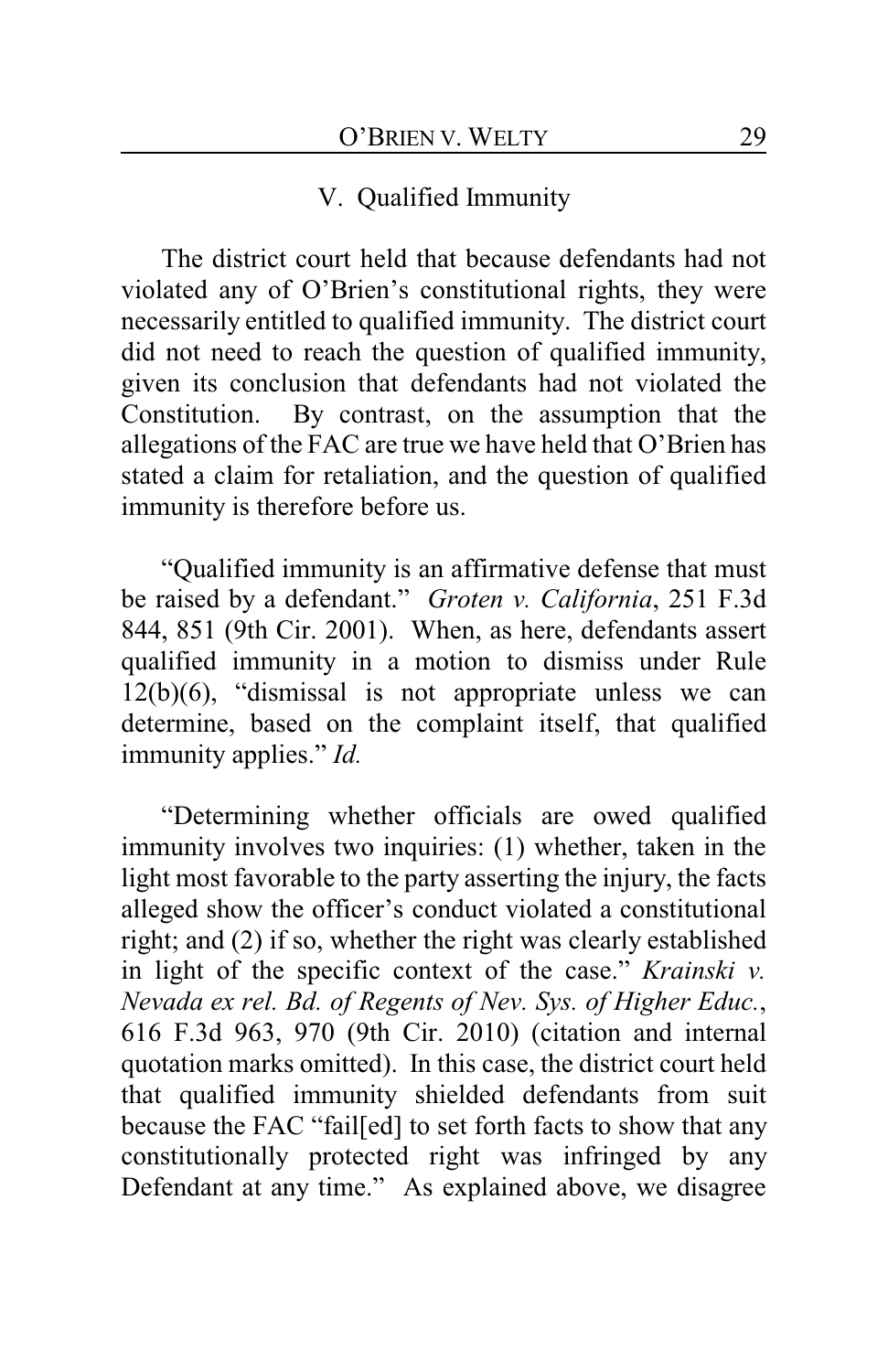with the district court and hold that the FAC pleads a plausible First Amendment retaliation claim.

The constitutional right to be free from retaliation was "clearly established at the time of defendants' actions." *Krainski*, 616 F.3d at 969 (citing *Saucier v. Katz*, 533 U.S. 194, 202 (2001)). Retaliation for engaging in protected speech has long been prohibited by the First Amendment. *See, e.g.*, *Pinard*, 467 F.3d at 770. We have previously made it clear that there is a right to be free from retaliation even if a non-retaliatory justification exists for the defendants' action. *Id.*; *Skoog*, 469 F.3d at 1235. A reasonable official in defendants' shoes would thus have known that taking disciplinary action against O'Brien in retaliation for the expression of his views violated his First Amendment rights.

Our denial of qualified immunity at this stage of the proceedings does not mean that this case must go to trial. Once an evidentiary record has been developed through discovery, defendants will be free to move for summary judgment based on qualified immunity.

#### VI. Reassignment

O'Brien urges us to reassign the case to a different district judge on remand. We reassign only in "rare and extraordinary circumstances." *Krechman v. Cnty. of Riverside*, 723 F.3d 1104, 1112 (9th Cir. 2013) (internal citation and quotation marks omitted). We believe reassignment is not warranted. Though the district judge made an error of law, we have "no reason to believe that [he] would be unable fairly and correctly" to oversee further proceedings on remand. *Id*.